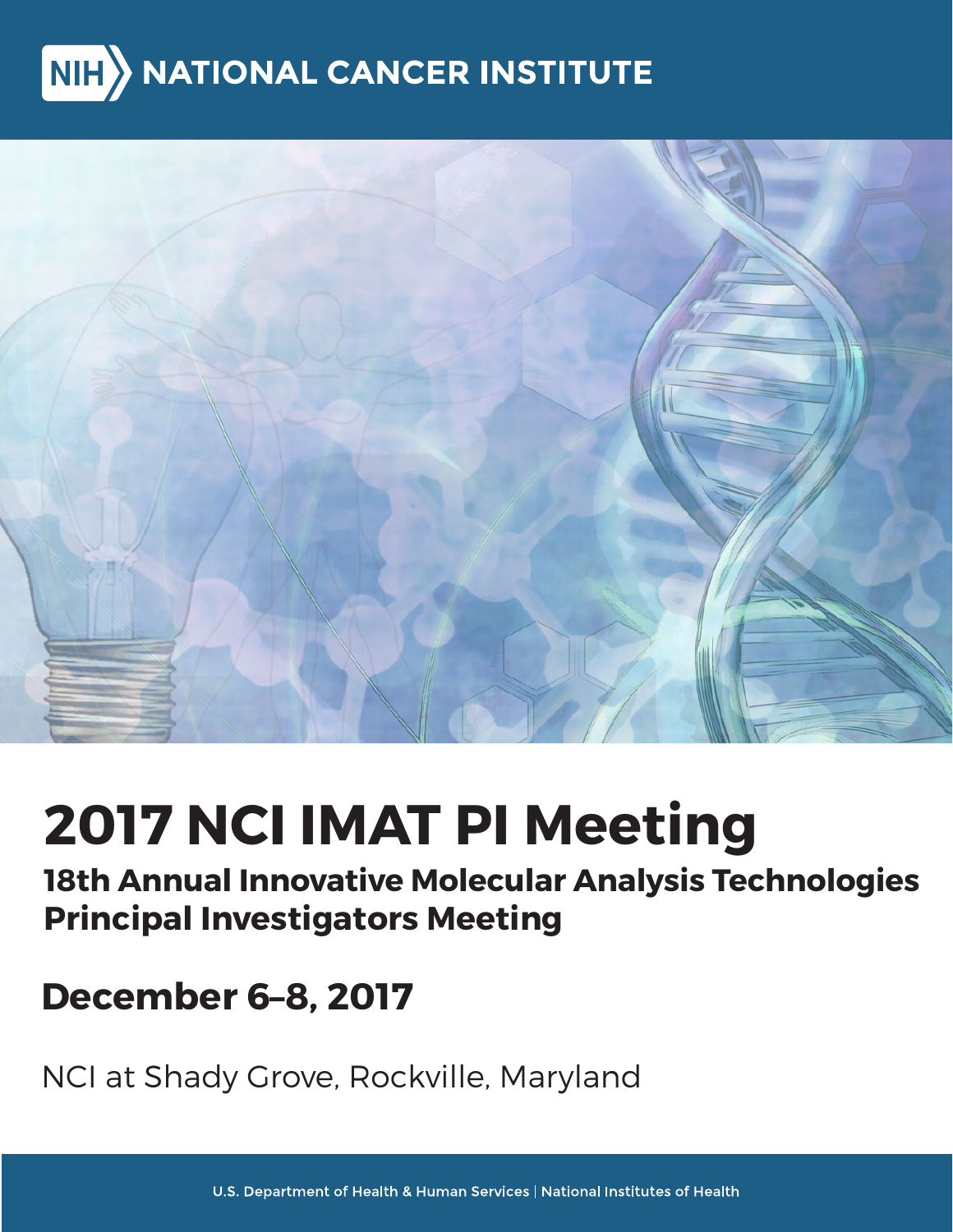

Welcome to the the **Natonal Cancer Insttute's Innovatve Molecular Analysis Technologies (IMAT) Principal Investgators Meetng** to be held December 6-8, 2017, at the new NCI at Shady Grove building in Rockville, MD.

Since 1998, the IMAT program (http://innovation.cancer.gov) has been a key component of NCI's strategy for supporting innovative and emerging technologies for cancer research and clinical care and your involvement as a grantee is important. This annual meeting is organized to address two important aims of the IMAT program:

- Provide NCI program staf a chance to interact directly with PIs and receive an update on progress to date of supported research
- Present opportunities for interactions and exchanges of ideas among meeting participants, which is critical to sparking potentally transformatve project collaboratons, receiving critcal feedback and guidance from the community, and fostering disseminaton of the excitng technologies emerging from IMAT-supported researchers.

There are always more exciting active research projects in the IMAT portfolio than we have timeslots to accommodate at the meeting. As has been done for prior years, podium presentation slots will be prioritized for projects nearing the end of their IMAT award period and projects fitting selected themes followed by those indicating noteworthy progress. We will continue the short "Poster Highlights" presentations to further capture selected investigators with significant progress to report involving very short overview talks on their research, noting that more detailed information may be gleaned from their posters.

On behalf of the NCI program staff and everyone involved in the planning for this meeting, I thank you for your participation, your interest, and the important work you all do to assist in our collective mission against cancer. I look forward to an exciting and productive meeting.

Kind Regards,

**Tony Dickherber, Ph.D.** *Program Director, IMAT*  Center for Strategic Scientific Initiatives National Cancer Institute, National Institutes of Health U.S. Department of Health & Human Services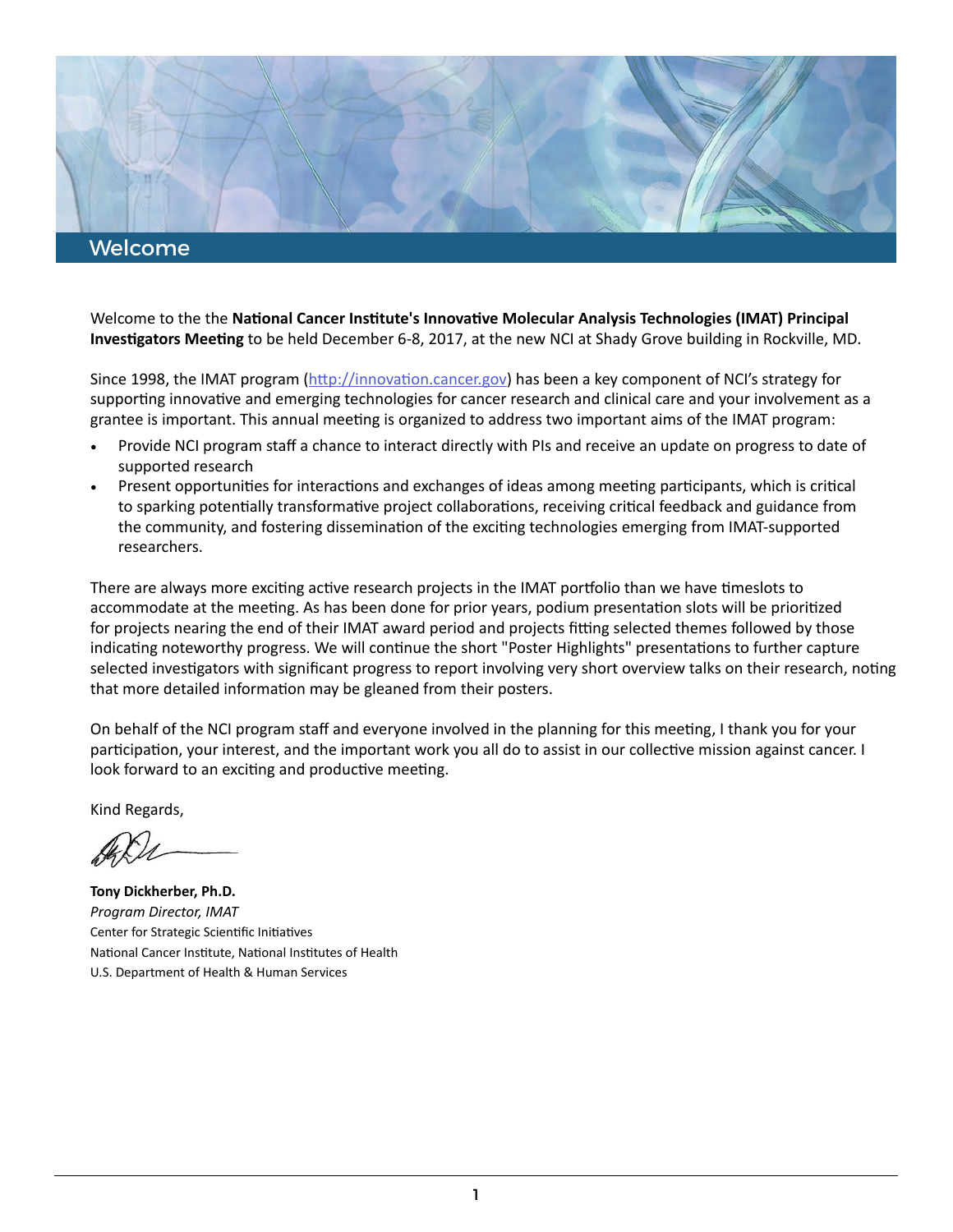

# **2017 NCI IMAT PI Meeting**

## **18th Annual Innovative Molecular Analysis Technologies Principal Investigators Meeting**

December 6-8, 2017

NCI at Shady Grove, Rockville, MD Room 406, Terrace Level East

# **[3](#page-3-0) Agenda**

## **[9](#page-0-0) Meeting Logistics**

- **[11](#page-9-0) Podium Presentations**
- **[58](#page-11-0) Day 1 Poster Presentations**
- **[96](#page-13-0) Day 2 Poster Presentations**

# **[137](#page-0-0) Participant List**

# **[142](#page-15-0) Resources and Funding Opportunities**

For CSSI Information and Resources: https://cssi.cancer.gov

The views expressed in the materials or by presenters or partcipants at the event do not necessarily reflect the official policies of the U.S. Department of Health & Human Services, the National Institutes of Health, the National Cancer Institute, or any of their components.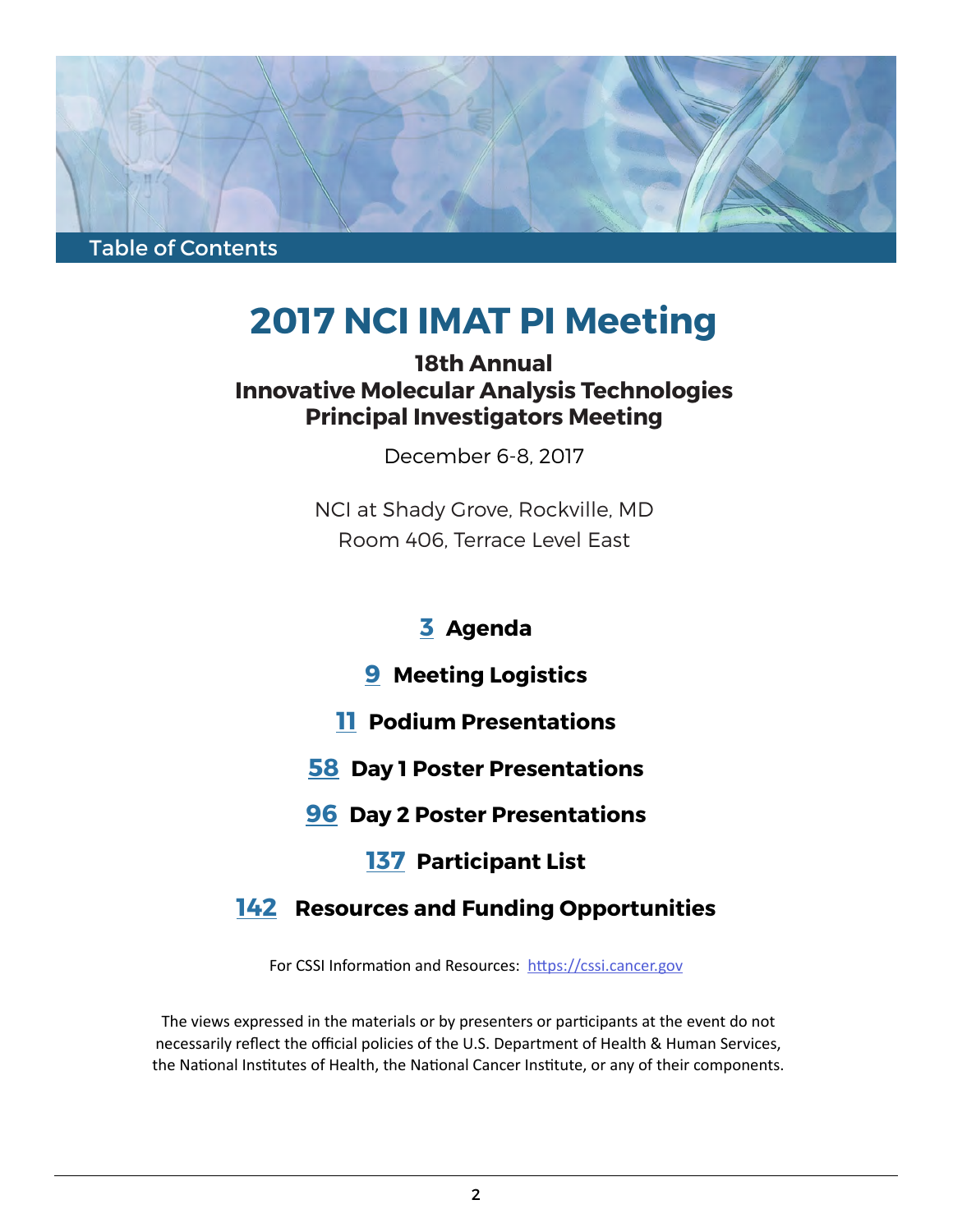<span id="page-3-0"></span>

### **Day 1 - Wednesday, December 6**

| $9:00$ am | <b>NCI Welcome and Overview</b> |
|-----------|---------------------------------|
|-----------|---------------------------------|

Jeff Wang, *Johns Hopkins University* 9:15 am Novel Biosensors Podium Presentations 9:15 **Novel Biosensors & Biomarker Detecton Capabilites** Peter J. Burke, *University of California-Irvine*  9:35 Molecular Detection of DNA Hydroxymethylation for Cancer Screening Adam Roger Hall, *Wake Forest University Health Sciences*  9:55 **Immobilized Protease Actvity Tests (IPATs) for Development of Functonal Cancer Biomarkers** Paul Tempst, *Memorial Sloan-Ketering Cancer Center* 10:15 **Plasmonics-based Nanobiosensor for Gastrointestnal Cancer Diagnostcs via MicroRNA Biomarker Detection** Tuan Vo-Dinh, *Duke University*  Poster Highlights 10:35 Validating Rapid Microfluidic Isolation of Personalized Aptamers for Monitoring Minimal **Residual Disease in Multiple Myeloma** Qiao Lin, *Columbia University, New York Morningside* 10:40 **Quanttatve Label-Free, PCR-Free, Electrochemical Microarray for miRNA Profling with Zero Background and Sub-zeptomole Responsivity** Ravi F. Saraf, *University of Nebraska Lincoln*  10:45 **Monitoring Recurrent Bladder Cancer with Electro-Phage Biosensors** Gregory A. Weiss, *University of California-Irvine*  10:50 am Break 11:10 am Epigenetics Tools Podium Presentations 11:10 **PIXUL-ChIP: High Throughput Sample Preparaton and Analytcal Platorm for Epigenetc Studies** Karol Bomsztyk, *University of Washington* 11:30 **Digital Detecton of Tumor-Derived Circulatng Methylated DNA**

11:50 **Droplet Microfuidics for Low Input Epigenetcs** Ryan C. Bailey, University of Michigan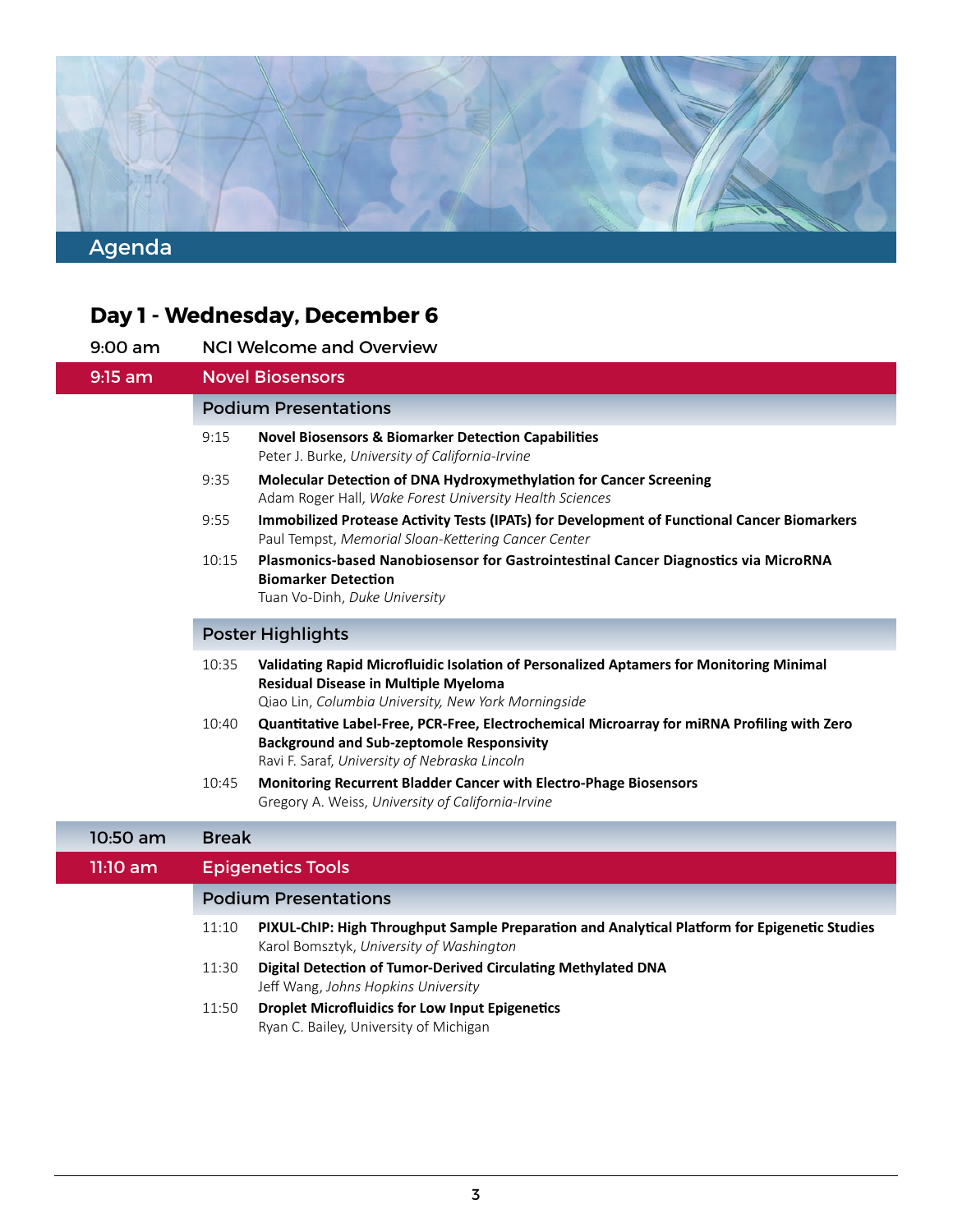

|           | Day 1 - Wednesday, December 6 (cont.)                                                                                                                                                                                                                                                  |
|-----------|----------------------------------------------------------------------------------------------------------------------------------------------------------------------------------------------------------------------------------------------------------------------------------------|
|           | <b>Epigenetics Tools (cont.)</b>                                                                                                                                                                                                                                                       |
|           | <b>Poster Highlights</b>                                                                                                                                                                                                                                                               |
|           | 12:10<br>Development of Enhancer RNA-Based Biomarkers in FFPE Tissue<br>Jason Gertz, University of Utah                                                                                                                                                                                |
|           | <b>CRISPR-Based Epigenetic Modifiers</b><br>12:15<br>David J. Segal, University of California at Davis                                                                                                                                                                                 |
| 12:20 pm  | Lunch (at attendees' expense)                                                                                                                                                                                                                                                          |
| $1:25$ pm | NCI Program Presentation on Commercialization, SBIR and I-Corps™ for IMAT                                                                                                                                                                                                              |
|           | 1:25<br>NCI Support for Innovative Technologies from Small Business Entities<br>Jonathan Franca-Koh, NCI SBIR Development Center                                                                                                                                                       |
|           | The NCI I-Corps™ Program<br>1:35                                                                                                                                                                                                                                                       |
|           | Christie Canaria, NCI SBIR Development Center                                                                                                                                                                                                                                          |
| $1:45$ pm | <b>Advancing Cancer Treatment Options</b>                                                                                                                                                                                                                                              |
|           | <b>Podium Presentations</b>                                                                                                                                                                                                                                                            |
|           | 1:45<br>Development of a Virion Display (VirD) Array to Profile Human GPCR Interactions<br>Guan-Da Syu, Johns Hopkins University                                                                                                                                                       |
|           | <b>Disease-Directed Protein Biofactories</b><br>2:05                                                                                                                                                                                                                                   |
|           | Parijat Bhatnagar, SRI International                                                                                                                                                                                                                                                   |
|           | <b>Poster Highlights</b>                                                                                                                                                                                                                                                               |
|           | 2:25<br><b>Novel Bi-functional Inhibitors Blocking OncomiR Biogenesis</b><br>Fu-Sen Liang, University of New Mexico                                                                                                                                                                    |
|           | 2:30<br>An Optimized Design for Single Copy Short Hairpin RNAi<br>Scott M. Hammond, University of North Carolina - Chapel Hill                                                                                                                                                         |
|           | 2:35<br>Multiplex In-Solution Protein Array (MISPA) for High Throughput, Quantitative Profiling of<br>Protein Interactions in B-Cell Receptor Pathway and Detection of Immune Responses to<br><b>Multiple Serotypes of HPV</b><br>Femina Rauf, Arizona State University - Tempe Campus |
|           | High-throughput Screening Platform for Cancer Drug Discovery<br>2:40<br>Michael Recht, Palo Alto Research Center                                                                                                                                                                       |
| 2:45 pm   | <b>Break</b>                                                                                                                                                                                                                                                                           |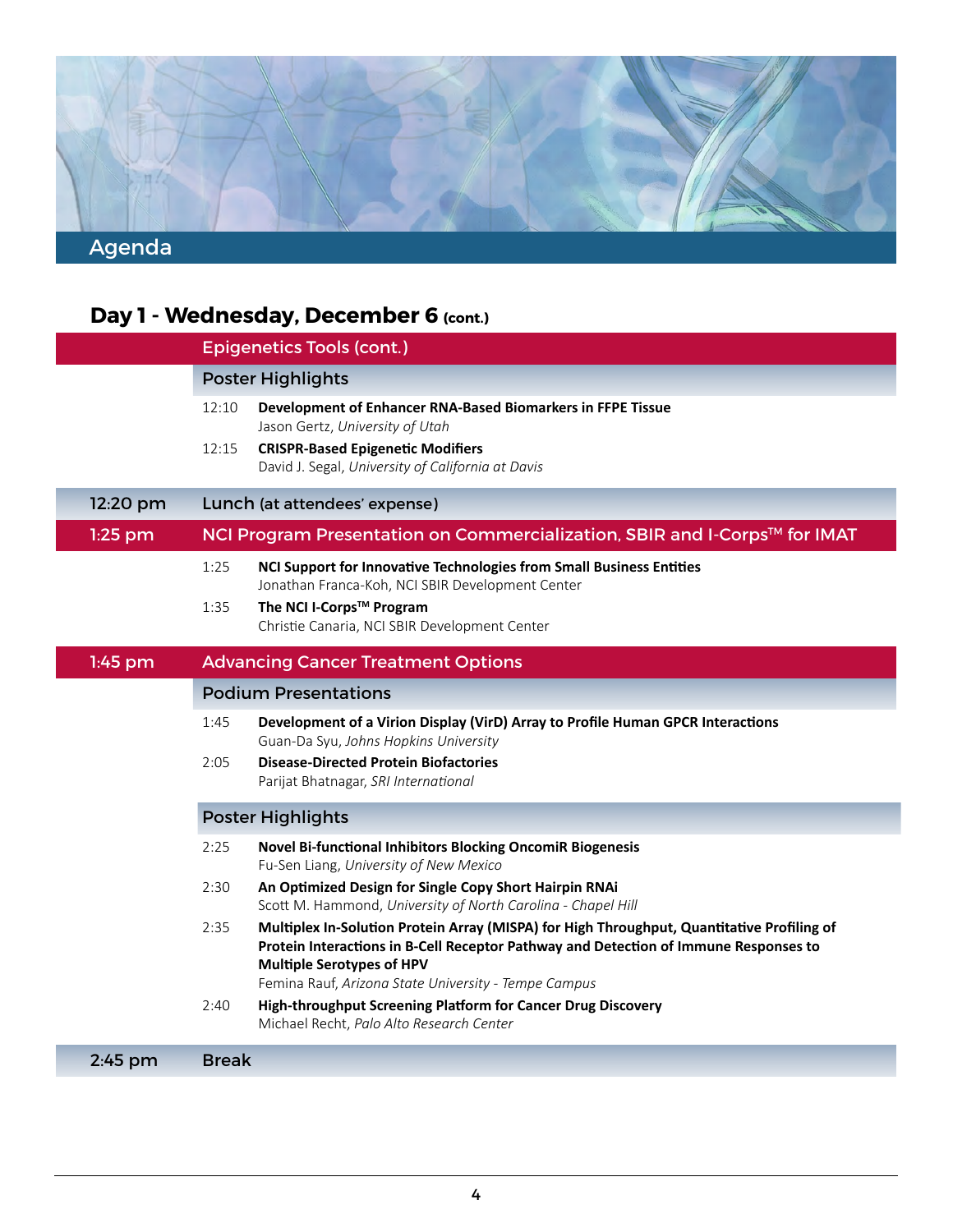

# Day 1 - Wednesday, December 6 (cont.)

| 3:00 pm         |      | <b>Clinical Diagnostics - Genomics</b>                                                                                                                                                            |
|-----------------|------|---------------------------------------------------------------------------------------------------------------------------------------------------------------------------------------------------|
|                 |      | <b>Podium Presentations</b>                                                                                                                                                                       |
|                 | 3:00 | Central Nervous System Tumor-Associated Cell Free Nucleic Acids in Cerebral Spinal Fluid<br>Melanie Hayden Gephart, Stanford University                                                           |
|                 | 3:20 | Precise and Ultrasensitive Quantitation of Low Prevalence Somatic Mutations using<br><b>Single Molecule Molecular Inversion Probes (smMIPs)</b><br>Stephen J. Salipante, University of Washington |
|                 | 3:40 | <b>Scalable Cancer Genomics via Nanocoding and Sequencing</b><br>David Schwartz, University of Wisconsin-Madison                                                                                  |
|                 | 4:00 | TempO-Seq Gene Expression Profiling from FFPE<br>Bruce Seligmann, Biospyder Technologies, Inc.                                                                                                    |
|                 |      | <b>Poster Highlights</b>                                                                                                                                                                          |
|                 | 4:20 | A Novel Mitochondria, Bioenergetics & Apoptosis in Cancer<br>Xiaowei Chen, Research Institute of Fox Chase Cancer Center                                                                          |
|                 | 4:25 | High Throughput GO Chip Isolation of Lung CTCs for Molecular Diagnosis and Drug Testing<br>Sunitha Nagrath, University of Michigan                                                                |
|                 | 4:30 | Doxorubicine Stabilization and Monitoring in Saliva of Children with Cancer<br>David R.M. Graham, Johns Hopkins University                                                                        |
| 4:40 to 6:15 pm |      | Poster Session I (Room 110, Terrace Level East)                                                                                                                                                   |

# **Day 2 - Thursday, December 7**

| $9:00$ am |       | <b>Cell Sorting</b>                                                                                                                                 |
|-----------|-------|-----------------------------------------------------------------------------------------------------------------------------------------------------|
|           |       | <b>Podium Presentations</b>                                                                                                                         |
|           | 9:00  | <b>Towards a Droplet-Based Radiometric Assay for Single Cells</b><br>Guillem Pratx, Stanford University                                             |
|           | 9:20  | High Throughput Single-Cell Phenotype Isolation by Protrusion Analysis Chip (PAC)<br>Lidong Qin, Methodist Hospital Research Institute              |
|           | 9:40  | <b>Isolating Circulating Tumor Cells</b><br>Lydia L. Sohn, University of California, Berkeley                                                       |
|           |       | <b>Poster Highlights</b>                                                                                                                            |
|           | 10:00 | Label-free Microfluidic Enrichment of Cancer Cells from Noncancer Cells in Ascites Fluid<br>Todd Sulchek, Georgia Institute of Technology           |
|           | 10:05 | Validation of a Microdissection Method to Advance Precision Medicine<br>Donald Johann & Michael Tangrea, University of Arkansas for Medical Science |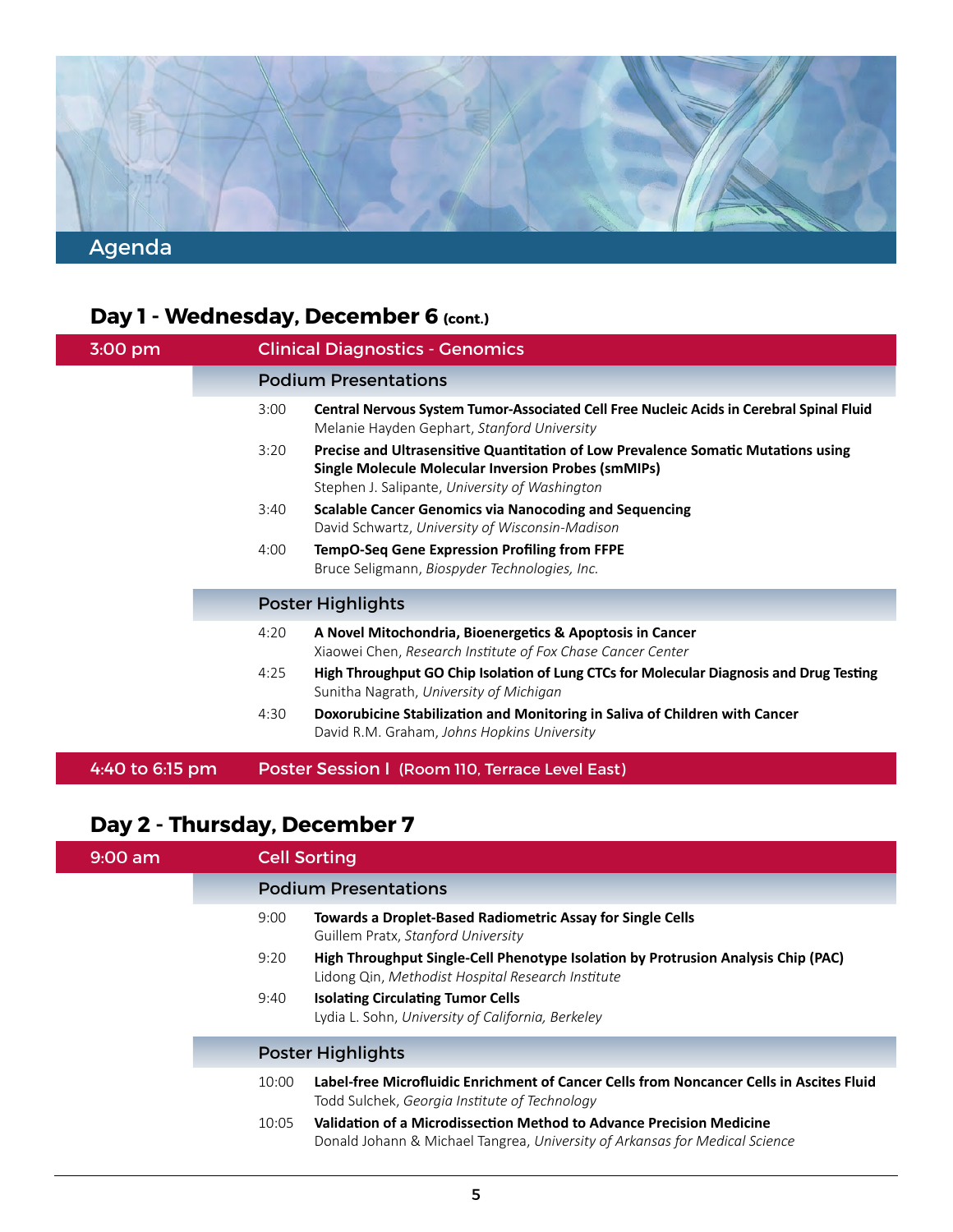

# **Day 2 - Thursday, December 7 (cont.)**

| 10:10 am | <b>Break</b> |                                                                                                                                                                                                 |
|----------|--------------|-------------------------------------------------------------------------------------------------------------------------------------------------------------------------------------------------|
| 10:30 am |              | <b>Single Cell Technologies</b>                                                                                                                                                                 |
|          |              | <b>Podium Presentations</b>                                                                                                                                                                     |
|          | 10:30        | Single Cell Growth Assay for Residual Cells in Acute Lymphoblastic Leukemia<br>Scott Manalis, Massachusetts Institute of Technology                                                             |
|          | 10:50        | Single Cell Technologies for Rapid Detection of Tumor Heterogeneity<br>Karen Anderson, Arizona State University - Tempe Campus                                                                  |
|          | 11:10        | <b>Direct Profiling of Proteins in Circulating Tumor Cells</b><br>Amy Herr, University of California, Berkeley                                                                                  |
|          |              | <b>Poster Highlights</b>                                                                                                                                                                        |
|          | 11:30        | Single Cell Cytokine Analysis of Circulating Malignant Hematopoietic Cells<br>Donjoo Kim, Yale University                                                                                       |
|          | 11:35        | Large-Scale Integration of Single-Cell RNA-Seq and Live Cell Imaging<br>Peter Alan Sims, Columbia University Health Sciences                                                                    |
|          | 11:40        | Analysis of Scant Cancer Cells in Fine Needle Aspirates<br>Ralph Weissleder, Massachusetts General Hospital                                                                                     |
| 11:50 am |              | Lunch (at attendees' expense) - Discussion Groups                                                                                                                                               |
| 2:00 pm  |              | <b>Advanced Imaging</b>                                                                                                                                                                         |
|          |              | <b>Podium Presentations</b>                                                                                                                                                                     |
|          | 2:00         | High-throughput ex vivo Microscopy of Cancer Biospecimens using Structured<br><b>Illumination Microscopy</b><br>J. Quincy Brown, Tulane University of Louisiana                                 |
|          | 2:20         | An Integrated Imaging Tool for Probing EGFR Subcellular Trafficking in Real Time<br>H.C. Tim Yeh, University of Texas at Austin                                                                 |
|          | 2:40         | Fast Interference-Based Super-Resolution Microscope for Cancer Mechanobiology<br>Warren R. Zipfel, Cornell University                                                                           |
|          |              | <b>Poster Highlights</b>                                                                                                                                                                        |
|          | 3:00         | Transforming FLIM into a High-Content Molecular Analysis Platform<br>Jered Haun, University of California - Irvine                                                                              |
|          | 3:05         | Microscopy with UV Surface Excitation (MUSE): Rapid, Simple, Slide-Free Histology<br><b>Consistent with Downstream Molecular Testing</b><br>Richard Levenson, University of California at Davis |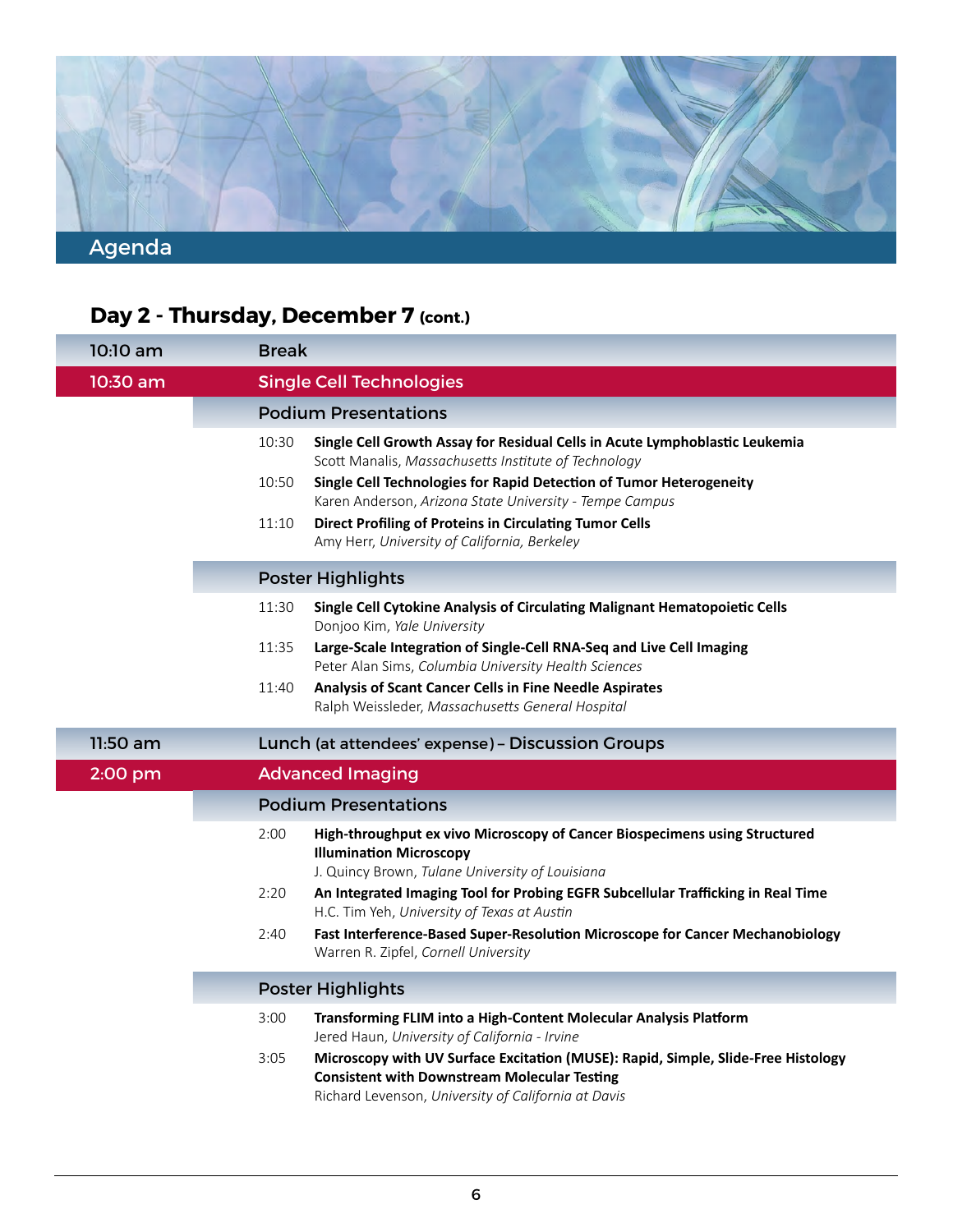

# Day 2 - Thursday, December 7 (cont.)

| $3:10$ pm      | <b>Break</b> |                                                                                                                                                                    |
|----------------|--------------|--------------------------------------------------------------------------------------------------------------------------------------------------------------------|
| 3:30 pm        |              | <b>IMAT Portfolio Highlights</b>                                                                                                                                   |
|                |              | <b>Exposome Technologies</b>                                                                                                                                       |
|                | 3:30         | <b>Carcinogen DNA Adduct Biomarkers in Formalin Fixed Tissues</b><br>Robert J. Turesky, University of Minnesota                                                    |
|                | 3:50         | Assessing the Risk of UV-Induced Skin Cancer via Non-Invasive Epidermal Sampling<br>Samir Mitragotri, Harvard University                                           |
|                | 4:10         | Using Adductomics to Characterize Exposures to Carcinogens<br>Stephen Rappaport, University of California, Berkeley                                                |
|                |              | <b>Cancer Modeling Technologies</b>                                                                                                                                |
|                | 4:15         | A Cancer Rainbow Mouse for Simultaneous Assessment of Multiple Oncogenes<br>Joshua Snyder, Duke University                                                         |
|                | 4:35         | Bioengineered Lung Tumor Organoids for Development of Personalized Medicine<br>Shay Soker, Wake Forest University Health Sciences                                  |
|                | 4:40         | Advanced Development and Validation of 3-Dimensional Spheroid Culture of Primary<br><b>Cancer Cells using Nano3D Technology</b><br>Timothy Spicer, Scripps Florida |
| 4:45 to 6:15pm |              | Poster Session II (Room 110, Terrace Level East)                                                                                                                   |

# **Day 3 - Friday, December 8**

| $9:00$ am | <b>NCI Presentations</b>                                                                                                                                                                                                |  |
|-----------|-------------------------------------------------------------------------------------------------------------------------------------------------------------------------------------------------------------------------|--|
|           | NCI Program Presentation on the Cancer Moonshot <sup>SM</sup> Initiative                                                                                                                                                |  |
|           | <b>The Human Cancer Atlas Network</b><br>9:00<br>Sudhir Srivastava, NCI Division of Cancer Prevention<br>The Immuno-Oncology Translation Network<br>9:15<br>Elad Sharon, NCI Division of Cancer Treatment and Diagnosis |  |
|           |                                                                                                                                                                                                                         |  |
| $9:30$ am | <b>Clinical Imaging</b>                                                                                                                                                                                                 |  |
|           | 9:30<br><b>Cancer Molecular Analysis using Quantum Dots</b><br>Xiaohu Gao, University of Washington                                                                                                                     |  |
|           | <b>Highly Multiplexed FISH for In situ Genomics</b><br>9:50<br>Anthony John Iafrate, Massachusetts General Hospital                                                                                                     |  |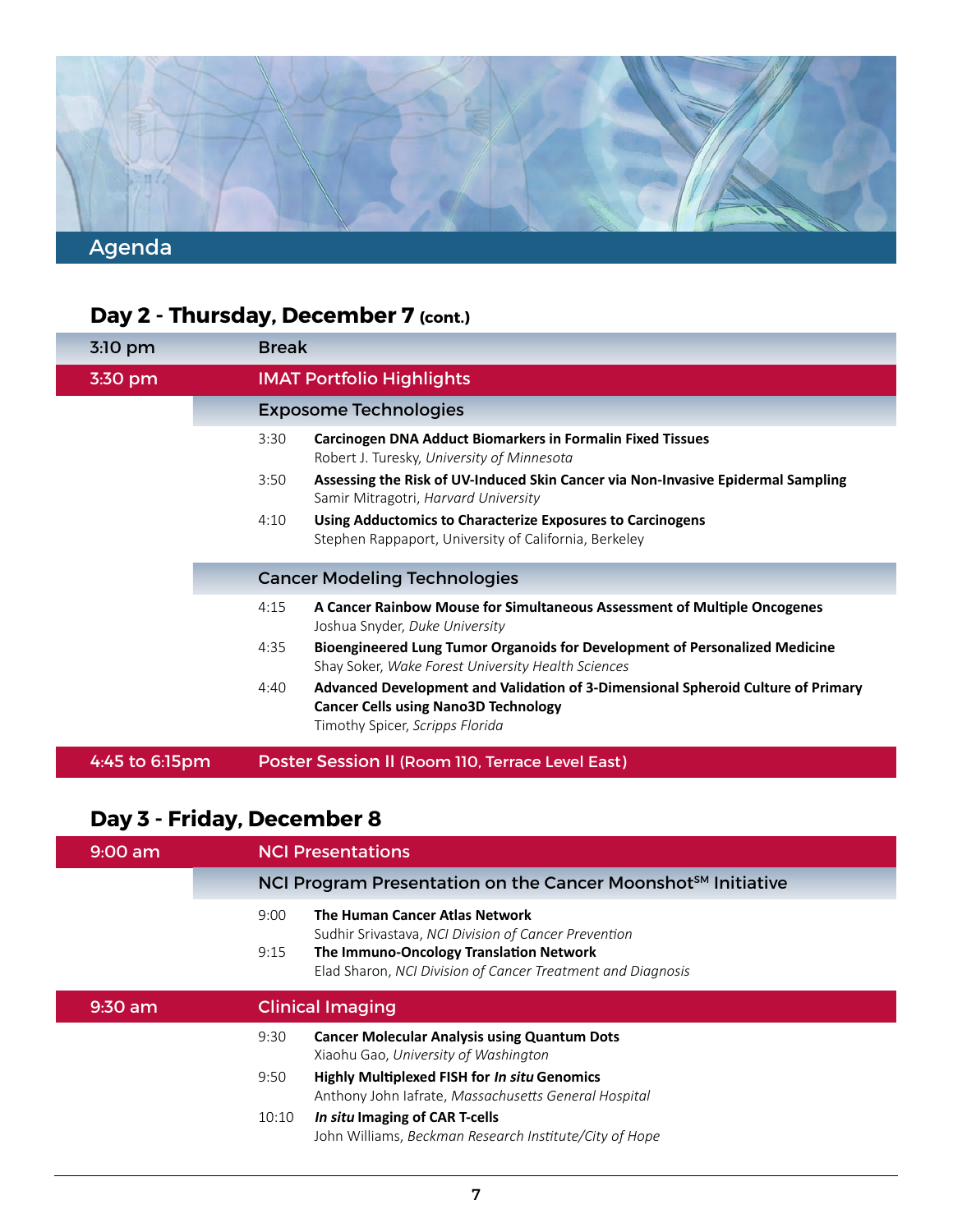

# Day 3 - Friday, December 8 (cont.)

| 10:30 am                     | <b>Break</b>                                                                                                                                                                                                    |
|------------------------------|-----------------------------------------------------------------------------------------------------------------------------------------------------------------------------------------------------------------|
| 10:50 am                     | <b>Advances in Mass Spectrometry</b>                                                                                                                                                                            |
|                              | Histopathology-Linked Mapping of N-Glycan Distributions in Multiple FFPE Tumor<br>10:50<br>Microarrays and Tissues by MALDI Imaging Mass Spectrometry<br>Richard R. Drake, Medical University of South Carolina |
|                              | Systematic and Comprehensive Sampling of Peptides in Mixtures by Tandem<br>11:10<br><b>Mass Spectrometry</b><br>Michael Maccoss, University of Washington                                                       |
|                              | Advanced Proteomic Methods for Tumor ECM Characterization<br>11:30<br>Kirk Hansen, University of Colorado Denver                                                                                                |
|                              | Multiplexed Kinase Biosensor Technology to Detect Leukemia Signaling with<br>11:50<br><b>Mass Spectrometry</b><br>Laurie L. Parker, University of Minnesota                                                     |
|                              | Validation and Advanced Development of Glycan Node Analysis in Lung Cancer Research<br>12:10<br>Chad R. Borges, Arizona State University-Tempe Campus                                                           |
| <b>Adjorn by</b><br>12:40 pm | <b>NCI Closing Remarks</b>                                                                                                                                                                                      |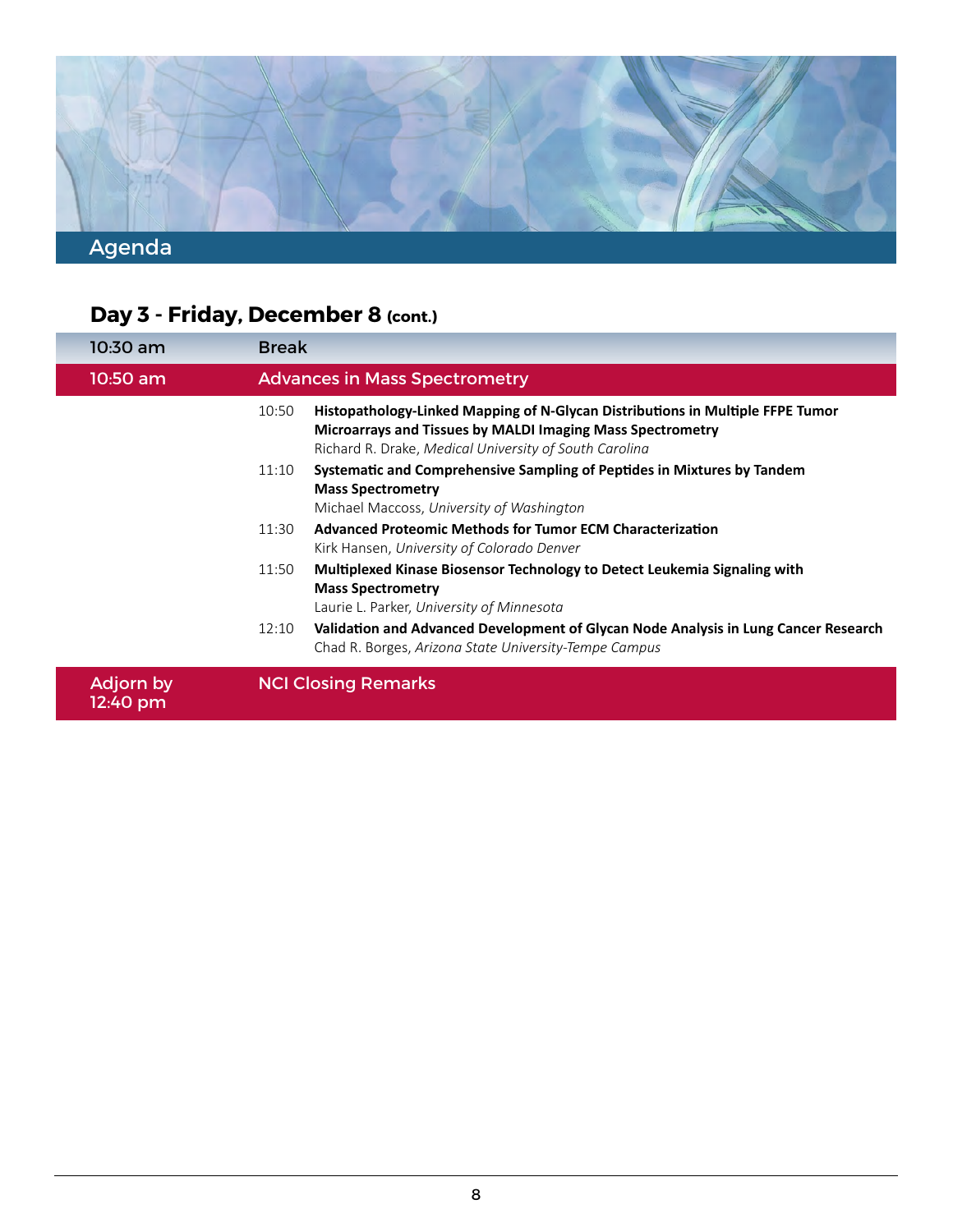# <span id="page-9-0"></span>Podium Presentations

| <b>Title and Author</b>                                                                                                                                                                           | Page      |
|---------------------------------------------------------------------------------------------------------------------------------------------------------------------------------------------------|-----------|
| <b>Novel Biosensors &amp; Biomarker Detection Capabilities</b><br>Peter J. Burke, University of California-Irvine                                                                                 | 13        |
| Molecular Detection of DNA Hydroxymethylation for Cancer Screening<br>Adam Roger Hall, Wake Forest University Health Sciences                                                                     | 16        |
| Immobilized Protease Activity Tests (IPATs) for Development of Functional Cancer Biomarkers<br>Paul Tempst, Memorial Sloan-Kettering Cancer Center                                                | <b>18</b> |
| Plasmonics-based Nanobiosensor for Gastrointestinal Cancer Diagnostics via MicroRNA Biomarker Detection<br>Tuan Vo-Dinh, Duke University                                                          | 19        |
| PIXUL-ChIP: High Throughput Sample Preparation and Analytical Platform for Epigenetic Studies<br>Karol Bomsztyk, University of Washington                                                         | 21        |
| Digital Detection of Tumor-Derived Circulating Methylated DNA<br>Jeff Wang, Johns Hopkins University                                                                                              | 22        |
| <b>Droplet Microfluidics for Low Input Epigenetics</b><br>Ryan C. Bailey, University of Michigan                                                                                                  | 23        |
| Development of a Virion Display (VirD) Array to Profile Human GPCR Interactions<br>Guan-Da Syu, Johns Hopkins University                                                                          | 24        |
| <b>Disease-Directed Protein Biofactories</b><br>Parijat Bhatnagar, SRI International                                                                                                              | 26        |
| Central Nervous System Tumor-Associated Cell Free Nucleic Acids in Cerebral Spinal Fluid<br>Melanie Hayden Gephart, Stanford University                                                           | 27        |
| Precise and Ultrasensitive Quantitation of Low Prevalence Somatic Mutations using Single Molecule Molecular<br><b>Inversion Probes (smMIPs)</b><br>Stephen J. Salipante, University of Washington | 28        |
| <b>Scalable Cancer Genomics via Nanocoding and Sequencing</b><br>David Schwartz, University of Wisconsin-Madison                                                                                  | 29        |
| <b>TempO-Seq Gene Expression Profiling from FFPE</b><br>Bruce Seligmann, Biospyder Technologies, Inc.                                                                                             | 30        |
| Towards a Droplet-Based Radiometric Assay for Single Cells<br>Guillem Pratx, Stanford University                                                                                                  | 31        |
| High Throughput Single-Cell Phenotype Isolation by Protrusion Analysis Chip (PAC)<br>Lidong Qin, Methodist Hospital Research Institute                                                            | 32        |
| <b>Isolating Circulating Tumor Cells</b><br>Lydia L. Sohn, University of California, Berkeley                                                                                                     | 33        |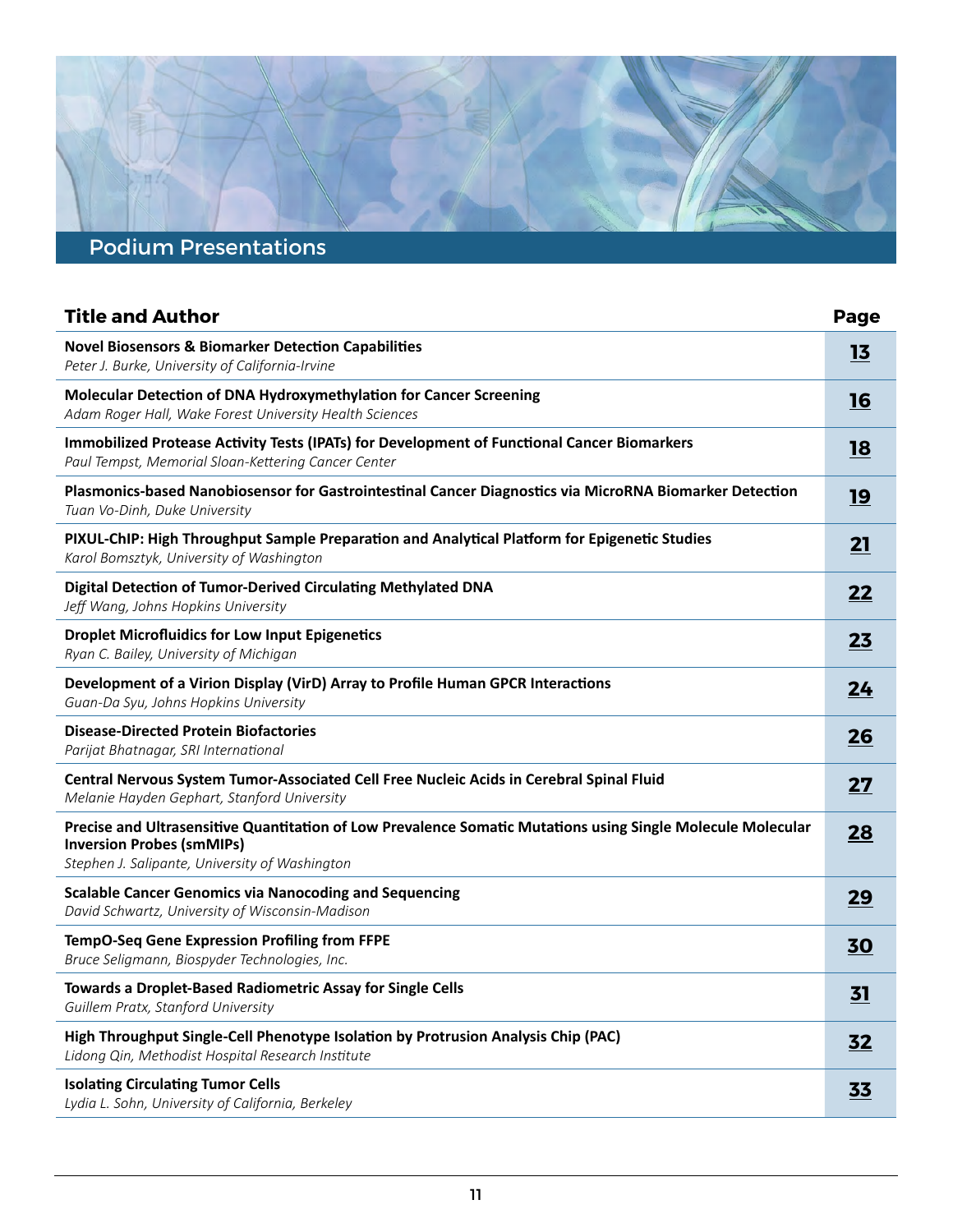# Podium Presentations

| <b>Title and Author</b>                                                                                                                                                                                       | Page      |
|---------------------------------------------------------------------------------------------------------------------------------------------------------------------------------------------------------------|-----------|
| Single Cell Growth Assay for Residual Cells in Acute Lymphoblastic Leukemia<br>Scott Manalis, Massachusetts Institute of Technology                                                                           | 36        |
| Single Cell Technologies for Rapid Detection of Tumor Heterogeneity<br>Karen Anderson, Arizona State University-Tempe Campus                                                                                  | <u>37</u> |
| <b>Direct Profiling of Proteins in Circulating Tumor Cells</b><br>Amy Herr, University of California, Berkeley                                                                                                | 38        |
| High-throughput ex vivo Microscopy of Cancer Biospecimens using Structured Illumination Microscopy<br>J. Quincy Brown, Tulane University of Louisiana                                                         | 39        |
| An Integrated Imaging Tool for Probing EGFR Subcellular Trafficking in Real Time<br>H.C. Tim Yeh, University of Texas at Austin                                                                               | 40        |
| Fast Interference-Based Super-Resolution Microscope for Cancer Mechanobiology<br>Warren R. Zipfel, Cornell University                                                                                         | 41        |
| <b>Carcinogen DNA Adduct Biomarkers in Formalin Fixed Tissues</b><br>Robert J. Turesky, University of Minnesota                                                                                               | 42        |
| Assessing the Risk of UV-Induced Skin Cancer via Non-Invasive Epidermal Sampling<br>Samir Mitragotri, Harvard University                                                                                      | 43        |
| A Cancer Rainbow Mouse for Simultaneous Assessment of Multiple Oncogenes<br>Joshua Snyder, Duke University                                                                                                    | 46        |
| <b>Cancer Molecular Analysis using Quantum Dots</b><br>Xiaohu Gao, University of Washington                                                                                                                   | 47        |
| <b>Highly Multiplexed FISH for In situ Genomics</b><br>Anthony John Iafrate, Massachusetts General Hospital                                                                                                   | 48        |
| In situ Imaging of CAR T-cells<br>John Williams, Beckman Research Institute/City of Hope                                                                                                                      | 49        |
| Histopathology-linked Mapping of N-Glycan Distributions in Multiple FFPE Tumor Microarrays and Tissues by<br><b>MALDI Imaging Mass Spectrometry</b><br>Richard R. Drake, Medical University of South Carolina | 50        |
| Systematic and Comprehensive Sampling of Peptides in Mixtures by Tandem Mass Spectrometry<br>Michael Maccoss, University of Washington                                                                        | 51        |
| <b>Advanced Proteomic Methods for Tumor ECM Characterization</b><br>Kirk Hansen, University of Colorado Denver                                                                                                | 53        |
| Multiplexed Kinase Biosensor Technology to Detect Leukemia Signaling with Mass Spectrometry<br>Laurie L. Parker, University of Minnesota                                                                      | 55        |
| Validation and Advanced Development of Glycan Node Analysis in Lung Cancer Research<br>Chad R. Borges, Arizona State University-Tempe Campus                                                                  | <u>57</u> |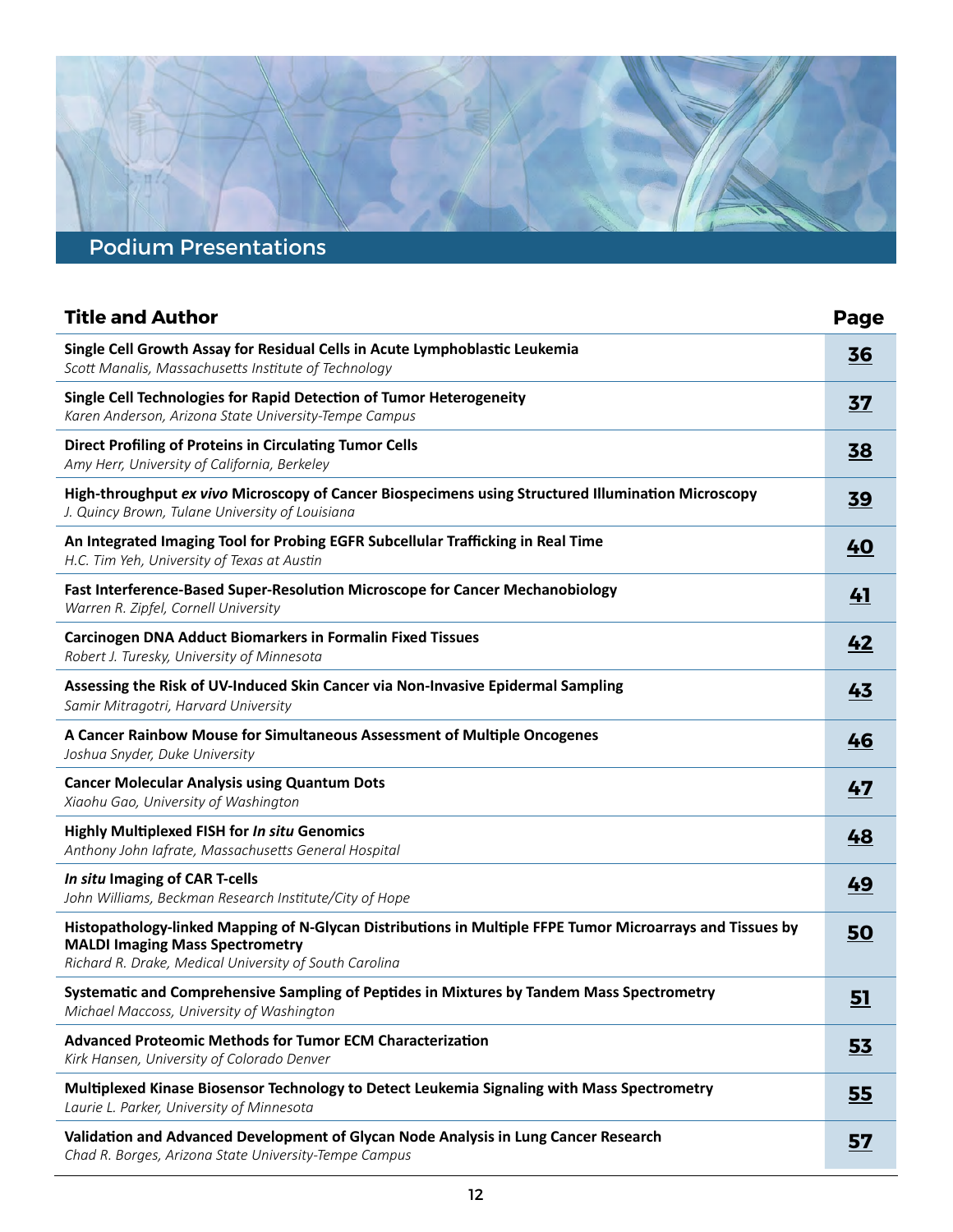# <span id="page-11-0"></span>Poster Presentations Day 1 - Wednesday, December 6

|    | <b>Poster # Title and Author</b>                                                                                                                                                                                                                                                                                                             | Page      |
|----|----------------------------------------------------------------------------------------------------------------------------------------------------------------------------------------------------------------------------------------------------------------------------------------------------------------------------------------------|-----------|
| 01 | <b>High-Throughput Screening Platform for Cancer Drug Discovery</b><br>Michael I. Recht, Jacob Chamoun, Ashish Pattekar, Joerg Martini, Farzaneh Afshinmanesh                                                                                                                                                                                | 60        |
| 02 | Mass Spectrometry Detection of Drugs in Single Bladder Cancer Cells from Patients<br>Anthony Burgett, Zhibo Yang                                                                                                                                                                                                                             | 61        |
| 03 | High-Throughput Screening Under Static or Dynamic Hypoxia<br>Michael P. Gamcsik, Glenn Walker, Ming Yao, Tyler Sattler, Thomas Pulliam                                                                                                                                                                                                       | 62        |
| 04 | Development of Enhancer RNA-Based Biomarkers in FFPE Tissue<br>Jeffery Vahrenkamp, Jason Gertz                                                                                                                                                                                                                                               | 63        |
| 05 | <b>CRISPR-Based Epigenetic Modifiers</b><br>Henriette O'Geen, Chonghua Ren, Charles M. Nicolet, Andrew A. Perez, Julian Halmai, Victoria M. Le,<br>Joel P. Mackay, Peggy J. Farnham, David J. Segal                                                                                                                                          | 64        |
| 06 | Next-Generation MOWChIP-seq for High-Throughput Epigenomic Profiling using Clinically Relevant Samples<br>Chang Lu, Rong Li                                                                                                                                                                                                                  | 65        |
| 07 | A Novel Molecular Assay for Early Detection and Assessment of Cancer Risk<br>Lurdes Queimado, Theodore Wagener, Yan Zhao, Greg Krempl, Vengatesh Ganapathy                                                                                                                                                                                   | 66        |
| 08 | A Novel Allele-Specific RNA-ISH for Differential Allele-Specific Expression (DASE)<br>Carolyn Slater, Pengtao Jiang, Xiaowei Chen                                                                                                                                                                                                            | 67        |
| 09 | A Novel Single-Molecule Telomere Characterization Technology for Analyzing Cancer<br>McCaffrey J, Sibert J, Young, E., Pastor, S., Lassahn, K., Riethman H, Xiao M                                                                                                                                                                           | 68        |
| 10 | A Molecular Method to Determine Isoform Frequencies in RNA-seq<br>John Welsh, Gaelle Rondeau                                                                                                                                                                                                                                                 | <u>70</u> |
| 11 | An Optimized Design for Single Copy Short Hairpin RNAi<br>Scott Hammond, Kyle Kaufmann, Robert Sons                                                                                                                                                                                                                                          | <u>71</u> |
| 12 | High Throughput GO Chip Isolation of Lung CTCs for Molecular Diagnosis and Drug Testing<br>Mina Zeinali, Wei Huang, Heather Fairbairn, Nithya Ramnath, Sunitha Nagrath                                                                                                                                                                       | 72        |
| 13 | Multiplex In-Solution Protein Array (MISPA) for High Throughput, Quantitative Profiling of Protein Inter-<br>actions in B-Cell Receptor Pathway and Detection of Immune Responses to Multiple Serotypes of HPV<br>Femina Rauf, Capria Rinaldi, Brianne O. Petritis, Sujay Sau, Gin G. Park, Karen Anderson, Joshua LaBaer, Virginia G. Piper | 73        |
| 14 | <b>Novel Bi-Functional Inhibitors Blocking OncomiR Biogenesis</b><br>Fu-Sen Liang                                                                                                                                                                                                                                                            | 75        |
| 15 | GESI: A Novel Technology for Functional Imaging in Living Cells<br>Kit S. Lam & , Yann Thillier                                                                                                                                                                                                                                              | <u>76</u> |
| 16 | Protein Painting Identifies Therapeutic Targets at Protein-Protein Interfaces<br>Alessandra Luchini, Amanda Haymond, Sebastian Günther, Eric J. Sundberg, Douglas Dey, Angela Dailing,<br>Justin Davis, Virginia Espina, Lance A Liotta                                                                                                      | <u>77</u> |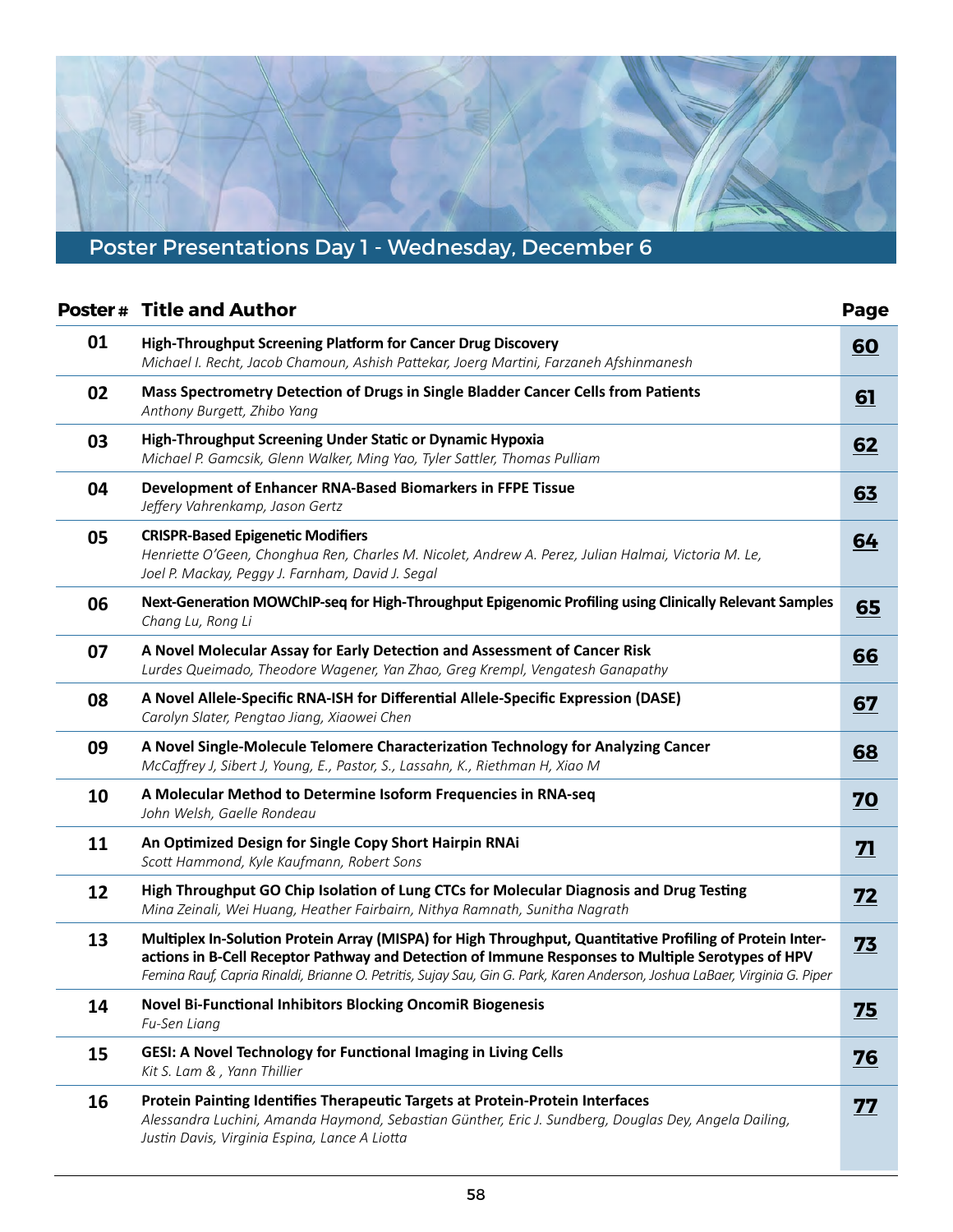# Poster Presentations Day 1 - Wednesday, December 6

|    | <b>Poster# Title and Author</b>                                                                                                                                                                                                                                                                                         | Page      |
|----|-------------------------------------------------------------------------------------------------------------------------------------------------------------------------------------------------------------------------------------------------------------------------------------------------------------------------|-----------|
| 17 | Development of Proteasome Adaptors to Catalytically Deplete Specific Proteins from Cells<br>Kimberly Bowen, Andreas Matouschek                                                                                                                                                                                          | <b>79</b> |
| 18 | Lipid Accumulation and Degradation in Protrusions Enhance Survival of Starved Cancer Cells<br>Chi Zhang, Junjie Li, Ji-Xin Cheng                                                                                                                                                                                        | <b>80</b> |
| 19 | <b>Online Raman Diagnostics of Oncometabolites</b><br>Zachary D. Schultz, Jun Li, and Laurie Littlepage                                                                                                                                                                                                                 | 81        |
| 20 | Validating Rapid Microfluidic Isolation of Personalized Aptamers for Monitoring Minimal Residual<br>Disease in Multiple Myeloma<br>Qiao Lin, Milan Stojanovic, Tilla Worgall                                                                                                                                            | 82        |
| 21 | Quantitative Label-Free, PCR-Free, Electrochemical Microarray for miRNA Profiling with Zero Background<br>and Sub-Zeptomole Responsivity<br>S. Raghunath, A. Prasad, R. Tevatia, J. Gunther, S. Krishnan, R.F. Saraf                                                                                                    | 83        |
| 22 | Monitoring Recurrent Bladder Cancer with Electro-Phage Biosensors<br>Gregory Weiss, Reg Penner                                                                                                                                                                                                                          | 84        |
| 23 | A Solid-State Nanopore miRNA Quantification Technology<br>Ceming Wang, Satyajyoti Senapati, Sunny Shah, and Hsueh-Chia Chang                                                                                                                                                                                            | 85        |
| 24 | Charge Sensitive Optical Detection for High Throughput Study of Small Molecules<br>Nongjian Tao, Shaopeng Wang                                                                                                                                                                                                          | 86        |
| 25 | Single-Molecule Counting of Cancer Biomarker miRNAs in Human Biofluids<br>Nils G. Walter, Muneesh Tewari                                                                                                                                                                                                                | 87        |
| 26 | Noninvasive Detection of Circulating RNAs via Tethered Cationic Lipoplex Nanoparticles (tCLN) Biochip<br>for Lung Cancer Early Detection and Prognosis<br>Yun Wu, Santosh Patnaik, Mary Reid, Guan Yu                                                                                                                   | 88        |
| 27 | The Application of Enhanced Cavitation to Enable DNA and Chromatin Extraction from Archived Tissues<br>Austin Quimby, Austin Hepperla, Shelsa Marcel, Sandeep K. Kasoji, Jeremy M. Simon, Suud Ashur, Leeza Mason,<br>Manthi Dissanayake, Melodie Noel, Anna Kenan, Ian J. Davis, Paul A. Dayton, Samantha G. Pattenden | 89        |
| 28 | A New Sample Preparation Method to Delve Deeper into the Proteome<br>Frank Jahnke                                                                                                                                                                                                                                       | 90        |
| 29 | Live Tumor Biopsy Imaging of Immune Function and Response to Therapy<br>Ran You, Kaitlin Corbin, Hratch Baghdassarian, Matthew Krummel                                                                                                                                                                                  | 91        |
| 30 | Doxorubicine Stabilization and Monitoring in Saliva of Children with Cancer<br>MB Penno, G Hale, P Brown, W Clarke, E Amankwah, A Repp, W Schleif, A Everet, and D Graham                                                                                                                                               | 92        |
| 31 | Validation of a Room-Temperature Storage Technique for Plasma/Serum Biospecimins<br>Morwena J. Solivio, Mian Wang, Sampreeti Jena, Alptekin Aksan                                                                                                                                                                       | 93        |
| 32 | Establishing a Software Tool to Assess Pre-Analytical Variation in Metabolite Concentration of Clinical Specimens<br>Arjun Sengupta, Barry Slaff, Shane Jensen, Dan Rader, Aalim M Weljie                                                                                                                               | 95        |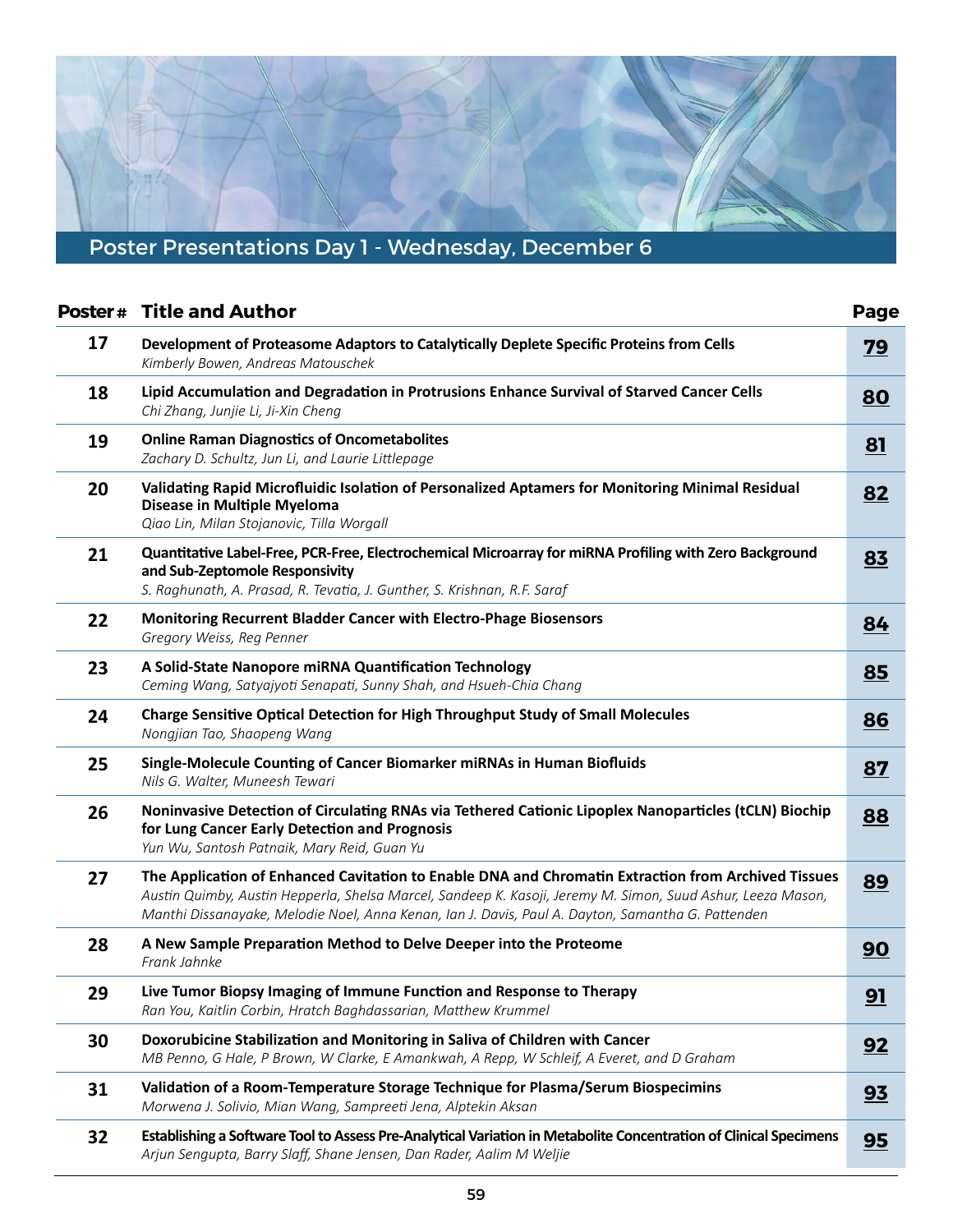# <span id="page-13-0"></span>Poster Presentations Day 2 - Thursday, December 7

|    | <b>Poster # Title and Author</b>                                                                                                                                                                                                                                                            | Page        |
|----|---------------------------------------------------------------------------------------------------------------------------------------------------------------------------------------------------------------------------------------------------------------------------------------------|-------------|
| 01 | Transforming FLIM into a High-Content Molecular Analysis Platform<br>Jered B. Haun                                                                                                                                                                                                          | <u>98</u>   |
| 02 | Microscopy with UV Surface Excitation (MUSE): Rapid, Simple, Slide-Free Histology Consistent with<br><b>Downstream Molecular Testing</b><br>Richard Levenson                                                                                                                                | 99          |
| 03 | A Genetic Toolbox for the Identification and Interrogation of Tumor Cells of Origin, Propagation, and<br><b>Recurrence from Patient-Derived Oncogenic Drivers</b><br>Joshua Breunig, Moise Danielpour                                                                                       | <u>100</u>  |
| 04 | LETSSGo: Lymphoma-on-chip Engineered Technology for Single-Organoid Sequencing and Genomics<br>Ankur Singh                                                                                                                                                                                  | <u>101</u>  |
| 05 | A Vascularized, In Vitro, Organotropic Metastasis Model to Generate Dormant Micrometastases<br>Shantanu Pradhan, Keely Heintz, John Sperduto, Amy Smith, David Mayerich, Sylvie Lorthois, John Slater                                                                                       | <u> 102</u> |
| 06 | A Self-Assembling Peptide Nanofiber Matrix for Prostate Cancer Cell Organoid Growth<br>Kelly Hainline, Joel H. Collier, Donald Vander Griend                                                                                                                                                | <u>103</u>  |
| 07 | Bioengineered Lung Tumor Organoids for Development of Personalized Medicine<br>Aleksander Skardal, Lance Miller, Frank Marini, Sean Murphy, Gregory Kucera, William J. Petty, Jimmy Ruiz,<br>Ralph D'Agostino, Jeff Chao, Shay Soker                                                        | <b>104</b>  |
| 08 | Advanced Development and Validation of 3-Dimensional Spheroid Culture of Primary Cancer Cells<br>using Nano3D Technology<br>Shurong Hou, Banu Priya Sridharan, Hervé Triac, Louis Scampavia, Franck Madoux, Donald Watson, Jan Seldin,<br>Glauco R. Souza, David Tuveson and Timothy Spicer | <u>105</u>  |
| 09 | µSHEAR Technology for Cancer Cell Purification<br>Andrés J. García, Susan N. Thomas                                                                                                                                                                                                         | 107         |
| 10 | Label-Free Microfluidic Enrichment of Cancer Cells from Noncancer Cells in Ascites Fluid<br>N. Stone, J. McDonald, T. Sulchek                                                                                                                                                               | <u>108</u>  |
| 11 | <b>Using Adductomics to Characterize Exposures to Carcinogens</b><br>Stephen M. Rappaport, Evan R. Williams, Sandrine Dudoit                                                                                                                                                                | 109         |
| 12 | Translational Molecular and Cellular Imaging Technologies for Prostate Tumor Pathology<br>Rohit Bhargava Andrew Smith John Cheville, Farhad Kosari, Stephen Murphy                                                                                                                          | <b>110</b>  |
| 13 | <b>Combinatorial Fluorescence with Spectral Imaging</b><br>Marc R. Birtwistle                                                                                                                                                                                                               | <u>111</u>  |
| 14 | <b>Tunable Fluorescent Organic Nanoparticles for Cancer Imaging Applications</b><br>Denis Svechkarev, Aaron M. Mohs                                                                                                                                                                         | <b>112</b>  |
| 15 | No-Carrier Added Electrochemical Radio-Fluorination<br>Saman Sadeghi                                                                                                                                                                                                                        | <u>113</u>  |
| 16 | High-throughput Radiochemistry Platform for Accelerated Discovery and Development of Novel PET<br><b>Imaging Agents for Cancer</b><br>R. Michael van Dam                                                                                                                                    | <u>114</u>  |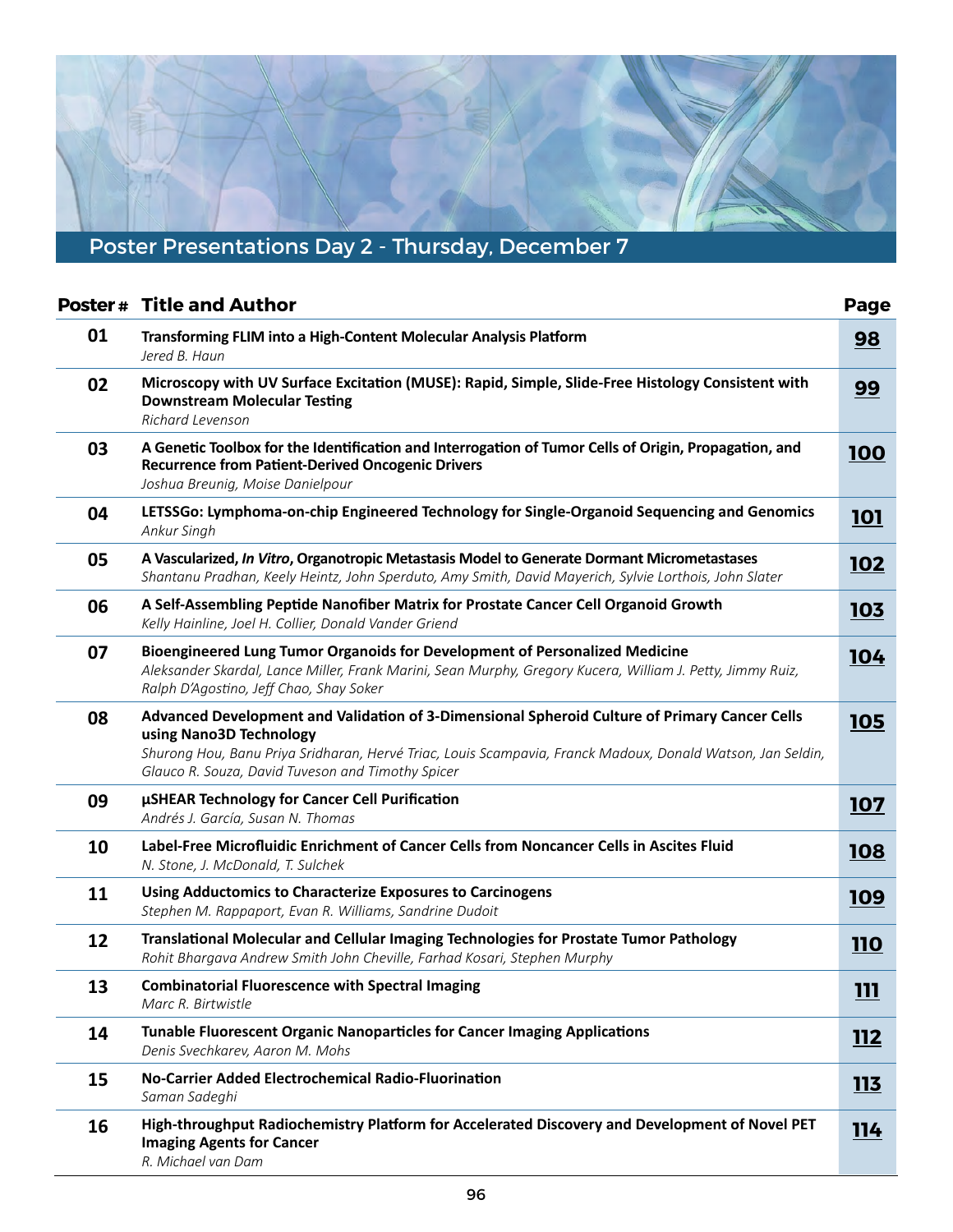# Poster Presentations Day 2 - Thursday, December 7

Ħ

|    | <b>Poster # Title and Author</b>                                                                                                                                                                                                                                                                   | Page        |
|----|----------------------------------------------------------------------------------------------------------------------------------------------------------------------------------------------------------------------------------------------------------------------------------------------------|-------------|
| 17 | A Micro Hall Chip for Circulating Microvesicle Based Cancer Monitoring<br>David Issadore                                                                                                                                                                                                           | <u> 115</u> |
| 18 | Cell-Specific Isotope Labeling to Track Intercellular Metabolite Exchange in Cancer<br>Rencheng Wang, Steve Johnson, Gary J. Patti                                                                                                                                                                 | <b>119</b>  |
| 19 | Development of Novel Chemical Probes to Map S-Nitrosylation in Cancer<br>Nicholas Ahlemeyer, Shin-Cheng Tzeng, Vladimir B. Birman, Jason M. Held                                                                                                                                                   | <b>120</b>  |
| 20 | Measurement of Aberrant Protein Folds in Malignant Cells with Proteomics and Mass Spectrometry<br>Casimir Bamberger, John R. Yates III                                                                                                                                                             | <u>122</u>  |
| 21 | Brillouin Confocal Microscopy for Biomechanical Studies of the Metastatic Cascade in 3D Microenvironments<br>Giuliano Scarcelli                                                                                                                                                                    | <u>123</u>  |
| 22 | A Highly Multiplexed Gene Expression Platform for Fixed Tissue Specimens<br>Joel Credle, Ben Larman                                                                                                                                                                                                | <u> 124</u> |
| 23 | Validation of a Microdissection Method to Advance Precision Medicine<br>Don Johann, Michael Tangrea                                                                                                                                                                                                | <u>125</u>  |
| 24 | <b>Clinical Implementation of Single-Cell Tumor Transcriptome Analysis</b><br>Orit Rozenblatt-Rosen, Charles H. Yoon, Alex K. Shalek, Levi A. Garraway, Bruce Johnson, Aviv Regev                                                                                                                  | <u>126</u>  |
| 25 | Single Cell Cytokine Analysis of Circulating Malignant Hemotopoetic Cells<br>Rong Fan, Ross Levine                                                                                                                                                                                                 | <u>128</u>  |
| 26 | Large-Scale Integration of Single-Cell RNA-Seq and Live Cell Imaging<br>Peter A. Sims                                                                                                                                                                                                              | <u> 129</u> |
| 27 | <b>Analysis of Scant Cancer Cells in Fine Needle Aspirates</b><br>Hakho Lee, Ralph Weissleder                                                                                                                                                                                                      | <b>130</b>  |
| 28 | A Pro-Metastatic Regulatory Program that Modulates Translation Efficiency*<br>Hani Goodarzi                                                                                                                                                                                                        | <u>131</u>  |
| 29 | Discrepancy of Symptom Burden during Standard Chemotherapy for Patients with Colorectal Cancer<br>between Public Hospital and Tertiary Cancer Center*<br>Xin Shelley Wang, Qiuling Shi, Nishin Bhadkamkar, Cathy Eng, Cobi Heijnen, Charles Cleeland,                                              | <u>132</u>  |
| 30 | Fn14-Targeted Biodegradable BCNU Nanoparticles for Invasive Brain Cancer*<br>Graeme F. Woodworth, Aniket Wadajkar                                                                                                                                                                                  | 133         |
| 31 | Isolation and Determination of Single-Cell Heterogeneity of Circulating Tumor Cells*<br>Rajan Kulkarni                                                                                                                                                                                             | 134         |
| 32 | Non-Invasive Liver Tumor Ablation using Histotripsy in an in vivo Murine Hepatocellular<br>Carcinoma (HCC) Model*<br>Tejaswi Worlikar, Eli Vlaisavljevich, Tyler Gerhardson, Joan Greve, Shanshan Wan, Sibu Kuruvilla, Kim Ives,<br>Tim Hall, Theodore H. Welling, Fred Lee, Charles Cain, Zhen Xu | <u>135</u>  |

\* These abstracts are from work supported by the American Cancer Society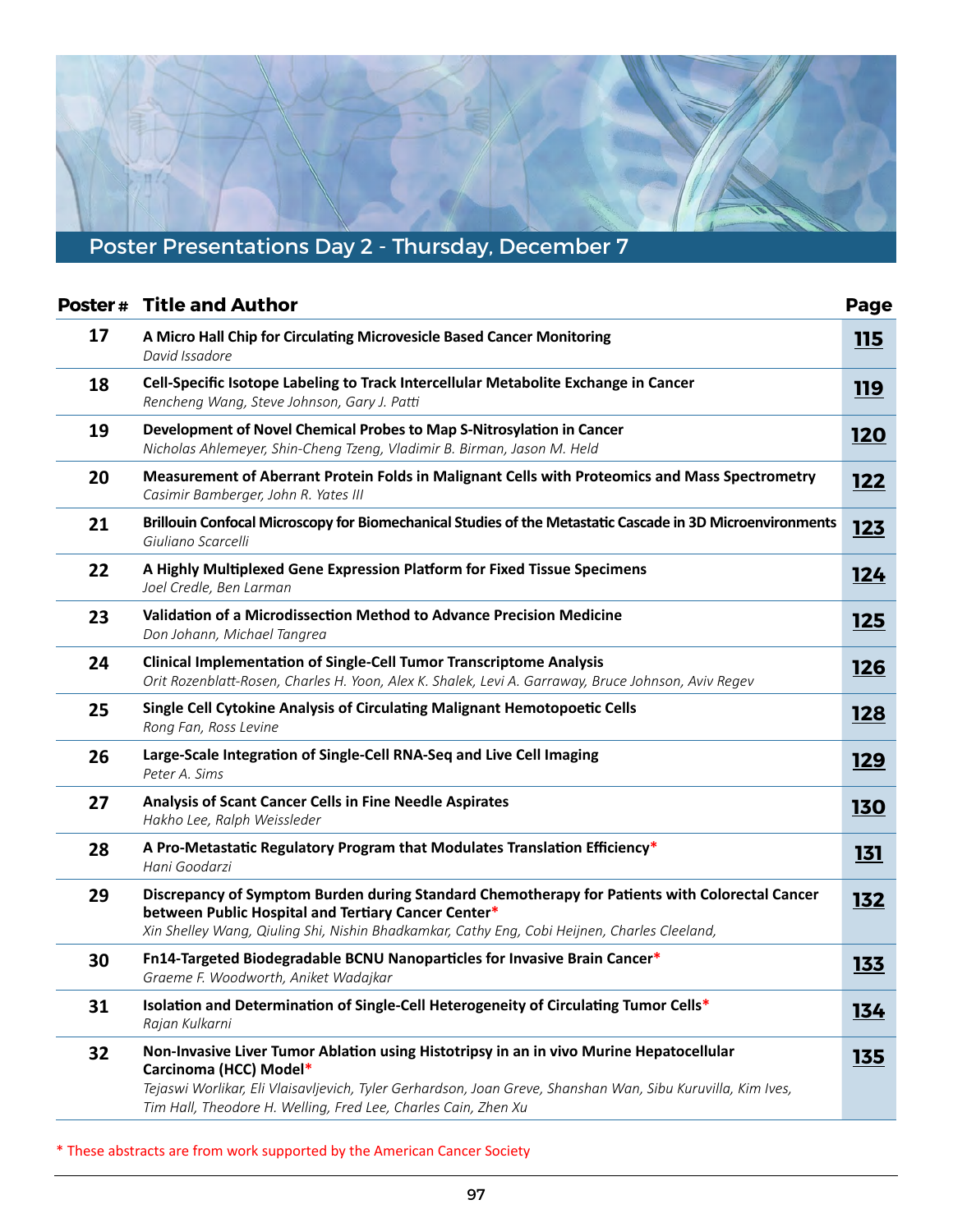### <span id="page-15-0"></span>**Resources**

- The NCI Center for Strategic Scientific Initiatives (CSSI) **Data Coordinating Center (DCC) Portal** is a public repository of experiment-related informaton describing cancer research investgatons. You can use the portal to browse, search, and access data generated through CSSI funded projects and other user uploaded data sets. This data is in ISA-Tab format.
- NCI's [Proteomics Data Portal](https://cptac-data-portal.georgetown.edu/cptacPublic/) provides datasets of breast, ovarian, and tumor tissue that have been genomically characterized by TCGA datasets.
- The **Antibody Characterization Laboratory** provides access to a large number of reagents and accompanying characterization data. Antigens and antibodies are expressed, purified, and characterized using standard operating procedures, with all accompanying protocols and data.
- The Nanotechnology Characterization Laboratory ([NCL](https://ncl.cancer.gov/)) within Frederick National Laboratory for Cancer Research performs preclinical characterization of nanomaterials using a comprehensive battery of assays. The operation of NCL relies on collaboration with the Food and Drug Administraton and the Natonal Insttute of Standards and Technology.
- The cancer Nanotechnology Laboratory ([caNanoLab](https://cananolab.nci.nih.gov/caNanoLab/#/)) data portal provides access to nanomaterial characterization data to expedite and validate the use of nanomaterials in biomedicine. Users can search and download cancer-relevant characterizaton data resultng from physico-chemical, in vitro, and in vivo assays, as well as associated protocols and publicaton informaton.
- The **[Nanomaterial Registry](https://www.nanomaterialregistry.org/)** archives research data on nanomaterials and their biological and environmental implications from a broad collecton of publicly available nanomaterial resources. All data housed is curated using a set of minimal informaton about nanomaterials (MIAN) to create criteria for curaton and enable nanomaterial comparisons.
- NCI's Physical Sciences-Oncology Network and Cancer Systems Biology Consortium **Data Coordinating Center** on Synapse provides datasets of genomic characterizaton and physical characterizaton of numerous non-malignant and malignant cell lines ([htps://www.synapse.org/#!Synapse:syn7248578/wiki/405995](https://www.synapse.org/#!Synapse:syn7248578/wiki/405995)).
- The NCI Physical Sciences-Oncology Network Bioresource Core Facility ([PBCF](https://physics.cancer.gov/bioresources/)) at ATCC is a central resource that provides common stocks of authentcated non-malignant and cancerous cell lines, their derivatves, cell culture reagents, and related standard operatng protocols (SOPs). The bioresources are available for the cost of shipping and handling only, not only for members of the Physical Sciences-Oncology Network and Cancer Systems Biology Consortum, but also all investgators who are willing to share and derivatives, the SOPs, order form, and transfer agreements: http://physics.cancer.gov/bioresources. data sets that are generated using the bioresources provided by the PBCF. Visit the website to view the list of available cell lines
- The Early Detection Research Network ([EDRN](https://edrn.nci.nih.gov/)) A consortium that promotes discovery, development, and clinical validation of biomarkers for early detection of cancer. Investigators with promising biomarkers may request for core funds to validate their markers using reference sets and resources within the network.
- The NCI [SBIR Development Center](http://sbir.cancer.gov/) oversees all NCI Small Business Innovation Research (SBIR) and Small Business Technology Transfer (STTR) support programs, which includes all grant and contract funding opportunites, as well as a broad variety of additional resources aimed at supporting the innovations and commercial interests of small business entities against cancer.
- The [Cancer Genomics Cloud Pilots](http://cbiit.nci.nih.gov/cloudpilots) are designed to explore innovative methods for accessing and computing on large genomic which are all being implemented through commercial cloud providers and adoptng common standards. The three project teams have distnct system designs, data presentaton, and analysis resources to serve the cancer research community, which will be data. Three contracts were awarded to develop infrastructure and a set of tools to access, explore, and analyze molecular data, made available to researchers in early 2016.
- The [Cancer Genome Atlas \(TCGA\) Data Portal](https://portal.gdc.cancer.gov/) provides a platform for researchers to search, download, and analyze datasets generated by TCGA. It contains clinical informaton, genomic characterizaton data, and high-throughput sequencing analysis of the tumor genomes.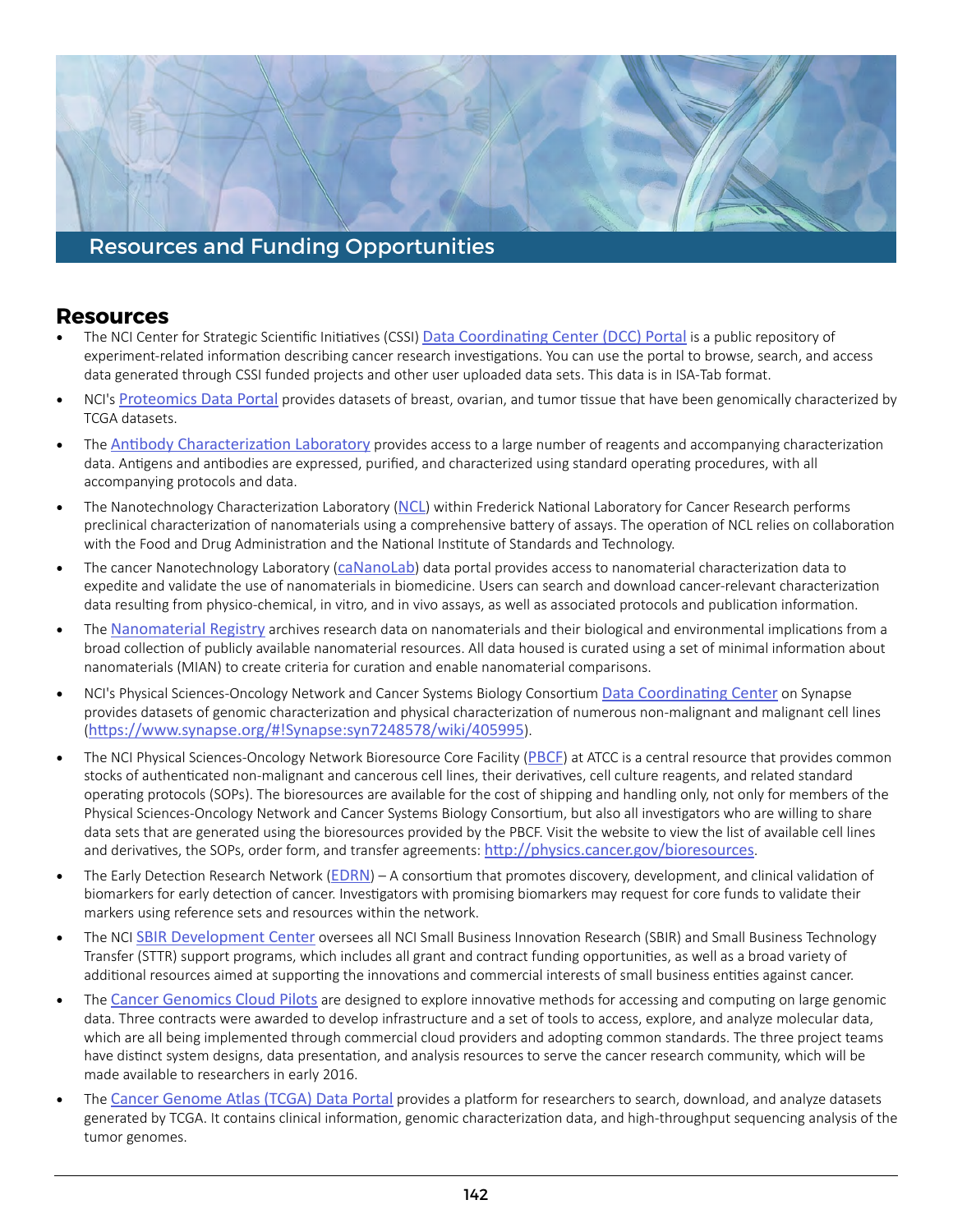- The **Alliance of Glycobiologists for Detection of Cancer** A consortium that investigates the molecular basis by which altered Opportunites exist to collaborate in cancer relevant research with a number of experts in glycobiology. glycan expression leads to cancer progression and develop cancer biomarkers based on the aberrant expression of these glycans.
- NCI Best Practices for Biospecimen Resources guiding principles that define state-of-the-science biospecimen resource practices, promote biospecimen and data quality, and support adherence to ethical and legal requirements. (https://biospecimens. [cancer.gov](https://biospecimens.cancer.gov))
- The Biospecimen Research Database ([BRD](https://brd.nci.nih.gov/brd/)) is a free and publicly accessible literature database that contains curated, peer-re- viewed primary and review artcles in the feld of human biospecimen science. The database is searchable by various parameters including the biospecimen investigated (type and location, patient diagnosis), preservation method, analyte(s) of interest and technology platform(s) used for analysis. An original summary of relevant results is also provided for each article.
- **The NCI ofers the following two resources for research biospecimens:**
	- **[Specimen Resource Locator \(SRL\)](https://specimens.cancer.gov/)** is a biospecimen resource database designed to help researchers locate resources that may have the samples needed for their investigational use. This publicly searchable database includes information about non-NCI-funded resources. Investgators can search the database and gain access to thousands of specimens of various tumor, organ, and preservation methods. biospecimen banks and sample procurement services. The specimens and samples come from non-commercial, either NCI or
	- The Cooperative Human Tissue Network (CHTN) is a resource developed and supported by the NCI that provides human tissues and fluids from routine procedures open to the scientific community to facilitate basic, early translation research, and assay/technology validation. Unlike tissue banks, the CHTN works prospectively with each investigator to tailor specimen acquisiton and processing to meet their specifc project requirements.
- The [NCI Comprehensive Data Resource \(CDR\)](https://ttc.nci.nih.gov/opportunities/opportunity.php?opp_id=748093754466223) is a distributed web-based system that manages and maintains multi-dimen- sional data models on biospecimens. CDR was developed and is currently utlized to collect biospecimen and clinical data on bio- specimens collected from cancer patent donors and post-mortem donors, for the NCI's Biospecimen Pre-analytcal Variables (BPV) and NIH Genotype-tssue Expression (GTEx) programs.
- NCI has developed the **[Biobank Economic Modeling Tool \(BEMT\)](http://biospecimens.cancer.gov/resources/bemt.asp)**, a publically available web-based financial planning tool for biobanks. BEMT is designed to enhance the understanding of the economic considerations involved in initiating, operating and maintaining a biobank to assist with long term fnancial planning and cost recovery.
- The NIH Library of Integrated Network-based Cellular Signatures ([LINCS](http://www.lincsproject.org/)) Program aims to create a network-based understanding of biology using computatonal tools into a comprehensive view of normal and disease states that can be applied for the development of new biomarkers and therapeutics. By generating and making public data that indicates how cells respond to various genetic and environmental stressors, the [LINCS project](http://www.lincsproject.org/about/) will help us gain a more detailed understanding of cell pathways and aid eforts to develop therapies that might restore perturbed pathways and networks to their normal states.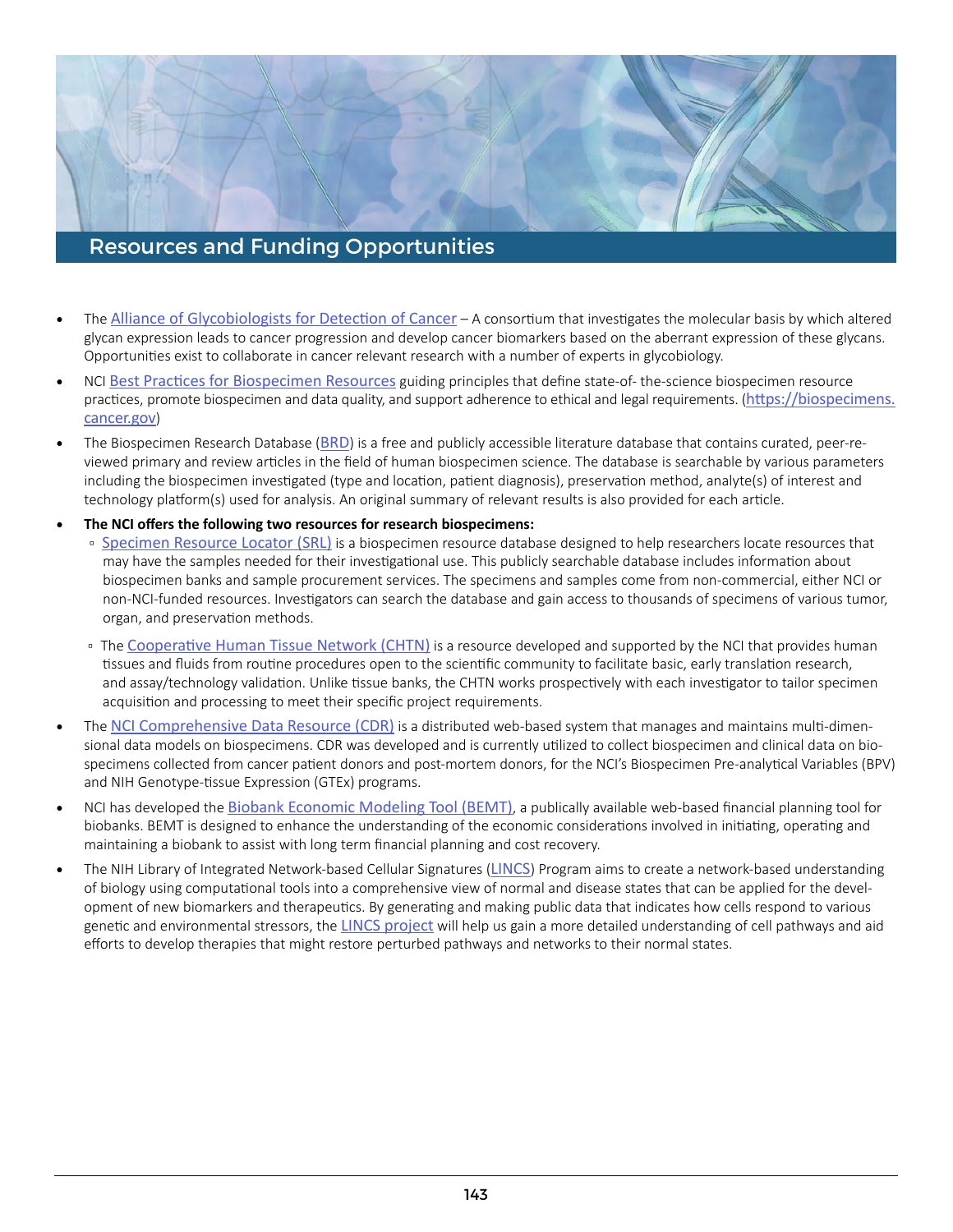

# **Active Research Funding Opportunities1**

**Innovative Molecular Analysis Technology (IMAT) Program** 

- [RFA-CA-18-002](http://grants.nih.gov/grants/guide/rfa-files/RFA-CA-18-002.html): Innovative Molecular and Cellular Analysis Technologies for Basic and Clinical Cancer Research (R21 Clinical Trial Not Allowed)
- [RFA-CA-18-003](http://grants.nih.gov/grants/guide/rfa-files/RFA-CA-18-003.html): Advanced Development and Validation of Emerging Molecular and Cellular Analysis Technologies for Basic and Clinical Cancer Research (R33 Clinical Trial Not Allowed)
- [RFA-CA-18-004](http://grants.nih.gov/grants/guide/rfa-files/RFA-CA-18-004.html): Innovative Technologies for Cancer-Relevant Biospecimen Science (R21 Clinical Trial Not Allowed)
- [RFA-CA-18-005](http://grants.nih.gov/grants/guide/rfa-files/RFA-CA-18-005.html): Advanced Development and Validation of Emerging Biospecimen Science Technologies for Basic and Clinical Cancer Research (R33 Clinical Trial Not Allowed)
- [RFA-CA-18-006](http://grants.nih.gov/grants/guide/rfa-files/RFA-CA-18-006.html): Revisions for Incorporation of Novel NCI-supported Technology to Accelerate Cancer Research (R01 Clinical Trials Optional)
- [RFA-CA-18-007](http://grants.nih.gov/grants/guide/rfa-files/RFA-CA-18-007.html): Revisions for Incorporation of Novel NCI-supported Technology to Accelerate Cancer Research (U01 Clinical Trials Optional)
- [RFA-CA-18-008](http://grants.nih.gov/grants/guide/rfa-files/RFA-CA-18-008.html): Revisions for Incorporation of Novel NCI-supported Technology to Accelerate Cancer Research (U54 Clinical Trials Optional)
- [RFA-CA-18-009](http://grants.nih.gov/grants/guide/rfa-files/RFA-CA-18-009.html): Revisions for Incorporation of Novel NCI-supported Technology to Accelerate Cancer Research (P01 Clinical Trials Optional)
- [RFA-CA-18-010](http://grants.nih.gov/grants/guide/rfa-files/RFA-CA-18-010.html): Revisions for Incorporation of Novel NCI-supported Technology to Accelerate Cancer Research (P50 Clinical Trials Optional)

### **Applicatons for above RFAs due Feb 28, May 26 and Sept 26, 2018.**

• [PAR-18-303](http://grants.nih.gov/grants/guide/pa-files/PAR-18-303.html): Innovative Molecular Analysis Technology Development for Cancer Research and Clinical Care (R43/R44 Clinical Trial Not Allowed). **Expires Jan. 8, 2021**.

### **Alliance for Nanotechnology in Cancer**

• [PAR-17-240](http://grants.nih.gov/grants/guide/pa-files/PAR-17-240.html): Innovative Research in Cancer Nanotechnology (IRCN) (R01).

### **3 unique receipt dates per year. Expires May 22, 2020.**

### **Academic-Industrial Partnerships**

- [PAR-15-075](http://grants.nih.gov/grants/guide/pa-files/PAR-15-075.html): (R01) Academic-Industrial Partnerships for Translation of Technologies for Cancer Diagnosis and Treatment. **Expires Jan. 8, 2018.**
- [PAR-17-093](http://grants.nih.gov/grants/guide/pa-files/PAR-17-093.html): (R01) Academic-Industrial Partnerships to Translate and Validate in vivo Cancer Imaging Systems. **Expires Nov. 6, 2019.**
- [RFA-CA-17-029](https://grants.nih.gov/grants/guide/rfa-files/RFA-CA-17-029.html): (U01) Precompetitive Collaboration on Liquid Biopsy for Early Cancer Assessment. **Applicatons due Jan. 23, 2017.**

 **[1Standard receipt dates](http://grants.nih.gov/grants/funding/submissionschedule.htm) apply, unless specifc receipt dates listed.**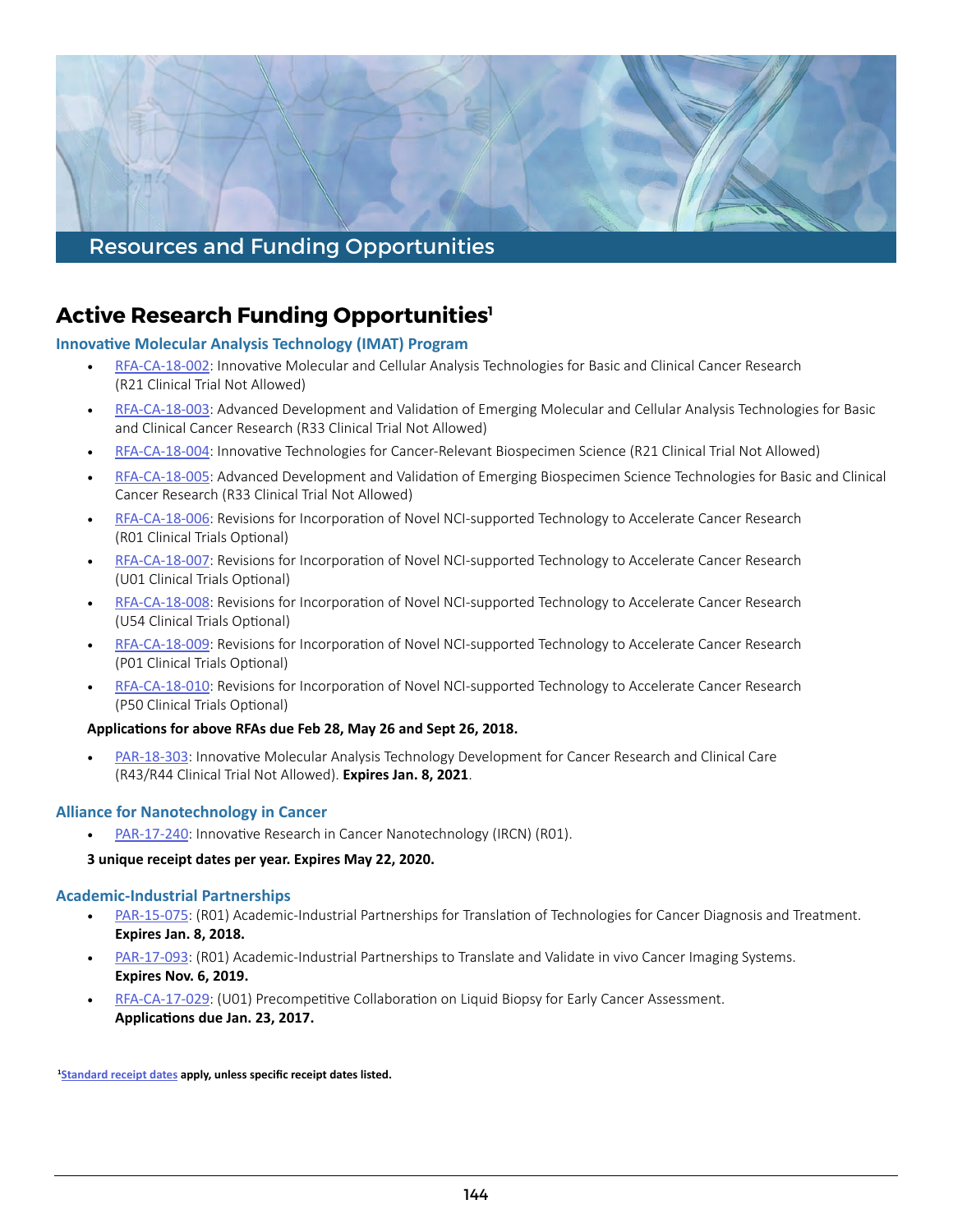### **Beau Biden Cancer Moonshot<sup>SM</sup> Initiative**

*Human Tumor Atlas Network (HTAN)* 

- [RFA-CA-17-034](http://grants.nih.gov/grants/guide/rfa-files/RFA-CA-17-034.html): (U2C) Human Tumor Atlas (HTA) Research Centers
- [RFA-CA-17-035](http://grants.nih.gov/grants/guide/rfa-files/RFA-CA-17-035.html): (U2C) Pre-Cancer Atlas (PCA) Research Centers
- [RFA-CA-17-036](http://grants.nih.gov/grants/guide/rfa-files/RFA-CA-17-036.html): (U24) HTAN Data Coordinating Center

### **Applicatons due January 18, 2018.**

### *Preventon and Early Detecton: Implementaton Science*

- [RFA-CA-17-038](http://grants.nih.gov/grants/guide/rfa-files/RFA-CA-17-038.html): (UG3/UH3) Accelerating Colorectal Cancer Screening and Follow-up through Implementation Science (ACCIS)
- [RFA-CA-17-039](http://grants.nih.gov/grants/guide/rfa-files/RFA-CA-17-039.html): (U24) Accelerating Colorectal Cancer Screening and Follow-up through Implementation Science (ACCIS): Coordinating Center

### **Applicatons due January 18, 2018.**

• [RFA-CA-17-041](http://grants.nih.gov/grants/guide/rfa-files/RFA-CA-17-041.html): (U01) Approaches to Identify and Care for Individuals with Inherited Cancer Syndromes

### **Applicatons due January 9, 2018.**

### **Therapeutic Target Identification to Overcome Resistance**

• [RFA-CA-17-044](http://grants.nih.gov/grants/guide/rfa-files/RFA-CA-17-044.html): (U24) Mechanisms of Cancer Drug Resistance and Sensitivity: Coordinating Center

### **Applicatons due January 5, 2018.**

### *Immuno-Oncology Translaton Network (IOTN)*

- [RFA-CA-17-045](http://grants.nih.gov/grants/guide/rfa-files/RFA-CA-17-045.html): (U01) Cancer Immunotherapy Research Projects
- [RFA-CA-17-046](http://grants.nih.gov/grants/guide/rfa-files/RFA-CA-17-046.html): (U01) Cancer Immunoprevention Research Projects
- [RFA-CA-17-047](http://grants.nih.gov/grants/guide/rfa-files/RFA-CA-17-047.html): (U24) Data Management and Resource-Sharing Center (DMRC)
- [RFA-CA-17-048](http://grants.nih.gov/grants/guide/rfa-files/RFA-CA-17-048.html): (U24) Cellular Immunotherapy Data Resource (CIDR)

### **Applicatons due January 16, 2018.**

- [PAR-16-228](http://grants.nih.gov/grants/guide/pa-files/PAR-16-228.html): (RO1) Metabolic Reprogramming to Improve Immunotherapy
- [PAR-16-229](http://grants.nih.gov/grants/guide/pa-files/PAR-16-229.html): (R21) Metabolic Reprogramming to Improve Immunotherapy

### **Standard due dates apply. Expires May 8, 2020.**

### *Fusion Oncoproteins in Childhood Cancer*

- [PA-16-251](http://grants.nih.gov/grants/guide/pa-files/PA-16-251.html): (R01) Gene Fusions in Pediatric Sarcomas
- [PA-16-252](http://grants.nih.gov/grants/guide/pa-files/PA-16-252.html): (R21) Gene Fusions in Pediatric Sarcomas

### **Standard due dates apply. Expires May 8, 2019.**

• [PA-17-138](http://grants.nih.gov/grants/guide/pa-files/PA-17-138.html): (Admin Supp) Administrative Supplements to Promote Research Collaborations on Fusion Oncoproteins as Drivers of Childhood Cancer. **Applicatons due March 28, 2018.**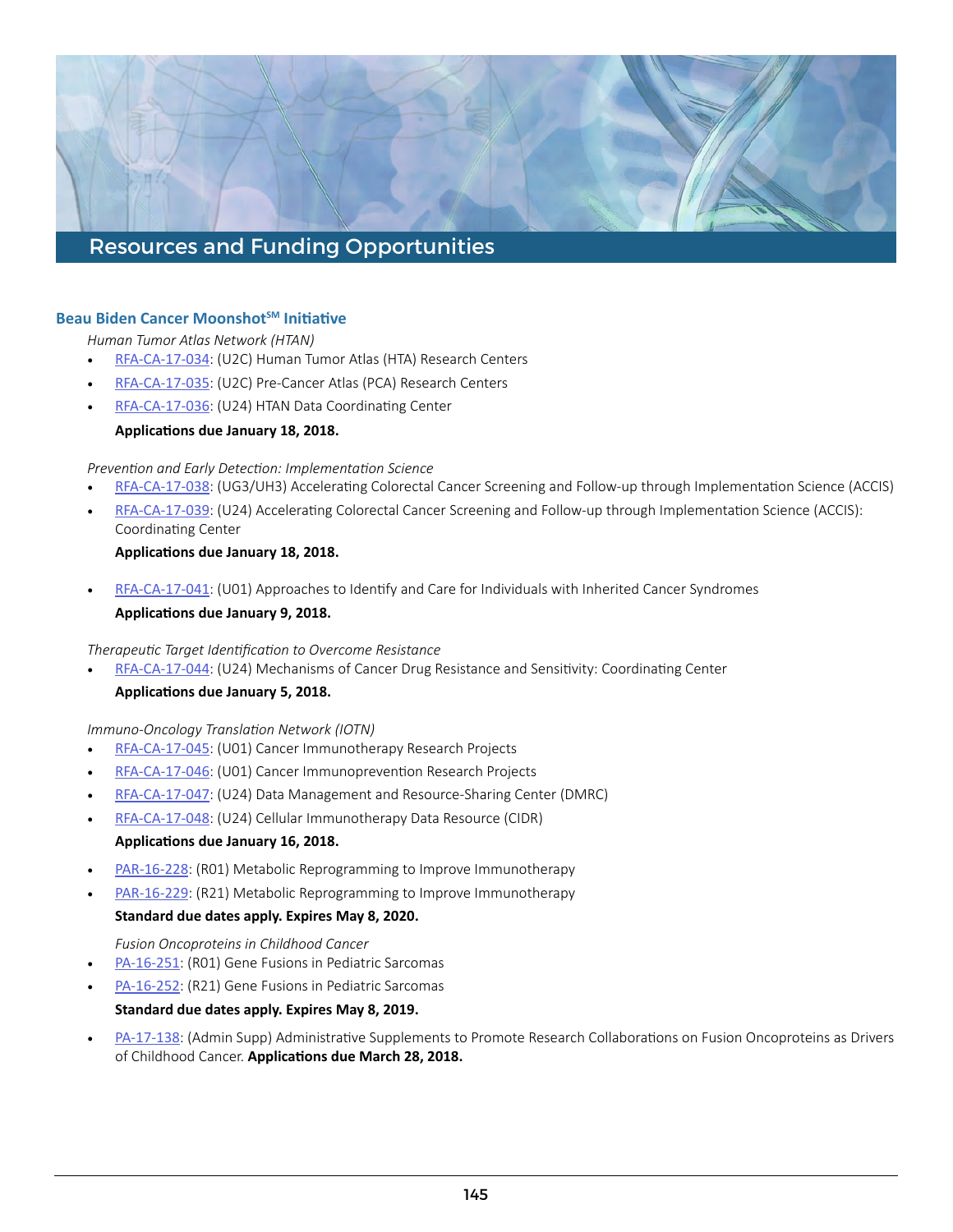### **Assay Validaton for High Quality Markers for NCI-Supported Clinical Trials**

- [PAR-18-317](http://grants.nih.gov/grants/guide/pa-files/PAR-18-317.html) (UH2/UH3 Clinical Trials Not Allowed)
- [PAR-18-310](http://grants.nih.gov/grants/guide/pa-files/PAR-18-310.html) (UH3 Clinical Trials Not Allowed)

**3 unique receipt dates per year. Expires Oct. 9, 2020.**

### **Informatics Technologies for Cancer Research (ITCR) Program**

- [PAR-15-334](http://grants.nih.gov/grants/guide/pa-files/PAR-15-334.html): (R21) Development of Innovative Informatics Methods and Algorithms for Cancer Research and Management
- [PAR-15-332](http://grants.nih.gov/grants/guide/pa-files/PAR-15-332.html): (U01) Early-Stage Development of Informatics Technologies for Cancer Research and Management
- [PAR-15-331](http://grants.nih.gov/grants/guide/pa-files/PAR-15-331.html): (U24) Advanced Development of Informatics Technologies for Cancer Research and Management
- [PAR-15-333](http://grants.nih.gov/grants/guide/pa-files/PAR-15-333.html): (U24) Sustained Support for Informatics Resources for Cancer Research and Management

### **Applicatons due: June 14 and November 20, 2018.**

### **Oncology Models**

- [PAR-17-244](http://grants.nih.gov/grants/guide/pa-files/PAR-17-244.html): (Collaborative R01) Collaborative Research Projects to Enhance Applicability of Mouse Models for Translational Research
- [PAR-17-245](http://grants.nih.gov/grants/guide/pa-files/PAR-17-245.html): (R01) Research Projects to Enhance Applicability of Mouse Models for Translational Research.

### **Standard due dates apply. Expires May 8, 2020.**

• [PAR-17-171](http://grants.nih.gov/grants/guide/pa-files/PAR-17-171.html): (U01) Cancer Tissue Engineering Collaborative: Enabling Biomimetic Tissue-Engineered Technologies for Cancer Research

### **Standard due dates apply. Expires Jan 8, 2019.**

• [PAR-16-344](http://grants.nih.gov/grants/guide/pa-files/PAR-16-344.html): (U01) Biological Comparisons in Patient-Derived Models of Cancer

### **Applicatons due March 7, 2018; September 6, 2018; and March 6, 2019.**

### **Research Answers to NCI's Provocative Questions**

- [RFA-17-017](http://grants.nih.gov/grants/guide/rfa-files/RFA-CA-17-017.html): (R01) Research Answers to NCI's Provocative Questions
- [RFA-17-018](http://grants.nih.gov/grants/guide/rfa-files/RFA-CA-17-018.html): (R21) Research Answers to NCI's Provocative Questions
- [RFA-17-019](http://grants.nih.gov/grants/guide/rfa-files/RFA-CA-17-019.html): (R01) Revision Applications to NCI-supported R01 awards to include Research on NCI's Provocative Questions
- [RFA-17-020](http://grants.nih.gov/grants/guide/rfa-files/RFA-CA-17-020.html): (U01) Revision Applications to NCI-supported U01 awards to include Research on NCI's Provocative Questions
- [RFA-17-021](http://grants.nih.gov/grants/guide/rfa-files/RFA-CA-17-021.html): (P01) Revision Applications to NCI-supported P01 awards to include Research on NCI's Provocative Questions
- [RFA-17-022](http://grants.nih.gov/grants/guide/rfa-files/RFA-CA-17-022.html): (P50) Revision Applications to NCI-supported P50 awards to include Research on NCI's Provocative Questions

### **Applicatons due June 28 and October 30, 2018**

### **Alliance of Glycobiologists for Cancer Research**

- [PAR-17-206](http://grants.nih.gov/grants/guide/pa-files/PAR-17-206.html): (U01) Translational Tumor Glycomics Laboratories
- [PAR-17-207](http://grants.nih.gov/grants/guide/pa-files/PAR-17-207.html): (U01) Biological Tumor Glycomics Laboratories

### **Applicatons due February 7, 2018; June 8, 2018; and February 7, 2019.**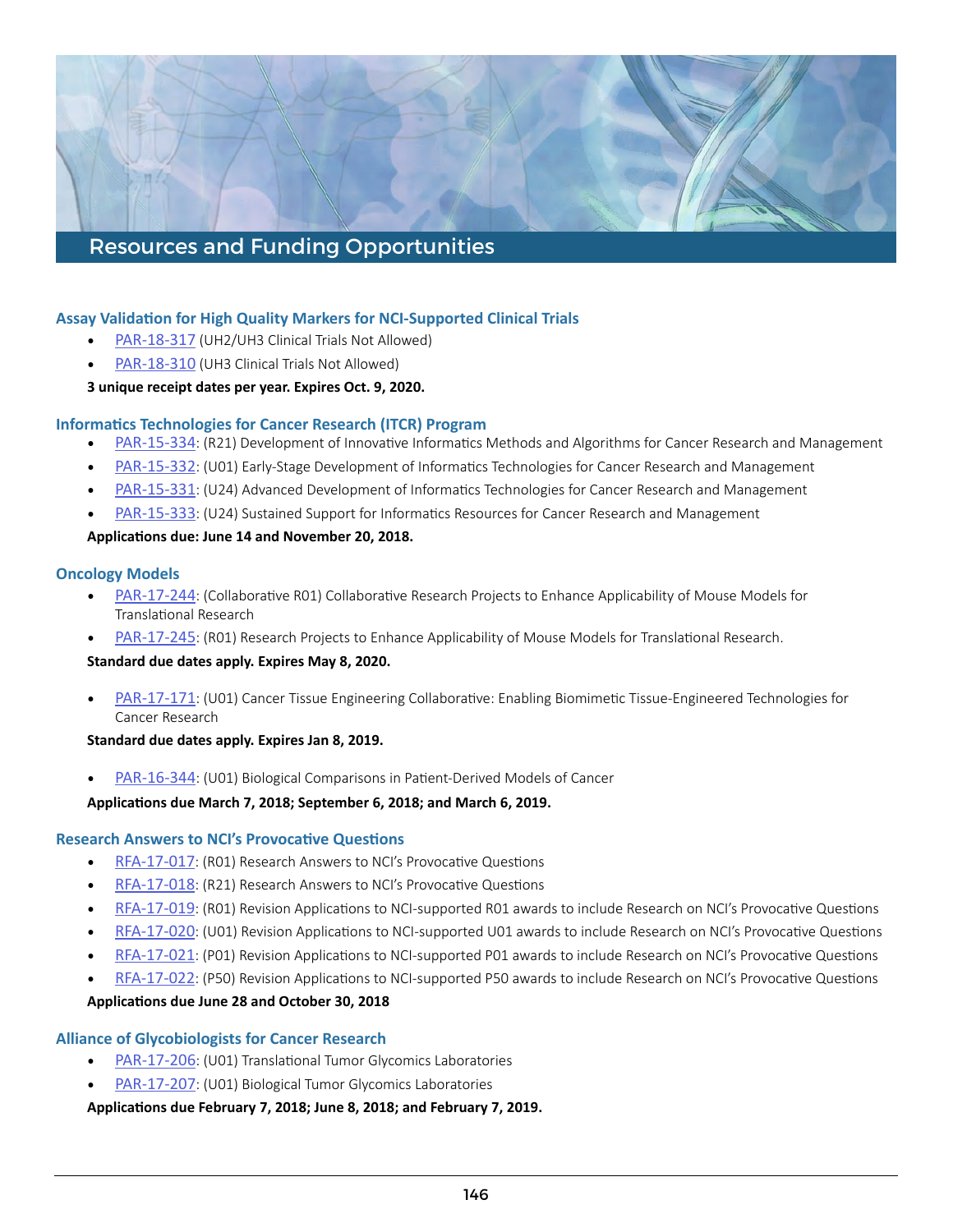### **Adducts in Cancer Risk Identification and Prevention**

- [PAR-15-307](http://grants.nih.gov/grants/guide/pa-files/PAR-15-307.html): (U01) Translational Research on Adducts in Cancer Risk Identification and Prevention
- [PAR-15-308](http://grants.nih.gov/grants/guide/pa-files/PAR-15-308.html): (R01) Innovative Basic Research on Adducts in Cancer Risk Identification and Prevention
- [PAR-15-309](http://grants.nih.gov/grants/guide/pa-files/PAR-15-309.html): (R21) Innovative Basic Research on Adducts in Cancer Risk Identification and Prevention

### **Applicatons due July 11, 2018.**

### **Other NCI Opportunites**

- [PAR-15-266](http://grants.nih.gov/grants/guide/pa-files/PAR-15-266.html): (U24) Oncology Co-Clinical Imaging Research Resources to Encourage Consensus on Quantitative Imaging Methods and Precision Medicine. **Applicatons due Jun 14, 2018**.
- **[PAR-15-287](http://grants.nih.gov/grants/guide/pa-files/PAR-15-287.html):** (U01) Opportunities for Collaborative Research at the NIH Clinical Center. Applications due April 11, 2018.
- **[PAR-15-289](http://grants.nih.gov/grants/guide/pa-files/PAR-15-289.html):** (U01) The Pancreatic Cancer Detection Consortium. Applications due April 6, 2018.
- [PAR-15-297](http://grants.nih.gov/grants/guide/pa-files/PAR-15-297.html): (U01) Utilizing the PLCA Biospecimens Resource to Bridge Gaps in Cancer Etiology and Early Cancer Detection. **Expires Aug. 16, 2018.**
- [PAR-16-044](http://grants.nih.gov/grants/guide/pa-files/PAR-16-044.html): (R01) Image-Guided Drug Delivery. **Applicatons due June 21 and November 22, 2018**.
- [PAR-16-089](http://grants.nih.gov/grants/guide/pa-files/PAR-16-089.html): (U01) Imaging and Biomarkers for Early Cancer Detecton of Aggressive Cancers. **Applicatons due July 10 and December 11, 2018.**
- [PAR-16-131](http://grants.nih.gov/grants/guide/pa-files/PAR-16-131.html) (U01) Emerging Questons in Cancer Systems Biology. **Applicatons due June 22 and November 23, 2018.**
- [PAR-16-166](http://grants.nih.gov/grants/guide/pa-files/PAR-16-166.html): (U01) Integrating Biospecimen Science Approaches into Clinical Assay Development. **Applicatons due June 22, 2018.**
- **[PAR-16-176](http://grants.nih.gov/grants/guide/pa-files/PAR-16-176.html)**: (R21) NCI Clinical and Translational Exploratory/Developmental Studies. Applications due February 20, 2018; **June 19, 2018; October 17, 2018; and February 20, 2019.**
- [PA-16-177](http://grants.nih.gov/grants/guide/pa-files/PA-16-177.html): (R01) Pilot and Feasibility Studies Evaluating the Role of RNA Modifications (the 'epitranscriptome') in Cancer Biology. **Expires July 17, 2019**
- [PAR-16-276](http://grants.nih.gov/grants/guide/pa-files/PAR-16-276.html): (R01) Program to Assess the Rigor and Reproducibility of Exosome- Derived Analytes for Cancer Detection. **Applicatons due June 13, 2018; October 15, 2018; and June 13, 2019.**
- [PAR-16-277](http://grants.nih.gov/grants/guide/pa-files/PAR-16-277.html): (R21) Program to Assess the Rigor and Reproducibility of Exosome- Derived Analytes for Cancer Detection. **Applicatons due June 13, 2017; October 13, 2017; June 13, 2018; October 15, 2018; and June 13, 2019.**

### **General NIH Bioengineering Research Opportunites**

- [RFA-MH-18-600](http://grants.nih.gov/grants/guide/rfa-files/RFA-MH-18-600.html): (R21/R33) NIH Blue Print: Development and Validation of Technologies for Rapid Isolation and Characterizaton of Extracellular Vesicles of Central Nervous System Origin
- [PAR-18-205](http://grants.nih.gov/grants/guide/pa-files/PAR-18-205.html): (P41) NIBIB Biomedical Technology Resource Center. Standard due dates apply. **Expires January 8, 2020.**
- [PAR-17-046](http://grants.nih.gov/grants/guide/pa-files/PAR-17-046.html): (R21) Exploratory Research for Technology Development from the National Institute for General Medical Sciences. **Expires May 8, 2019.**
- [PAR-17-045](http://grants.nih.gov/grants/guide/pa-files/PAR-17-045.html): (R01) Focused Technology Research and Development from the National Institute for General Medical Sciences. **Expires May 8, 2019.**